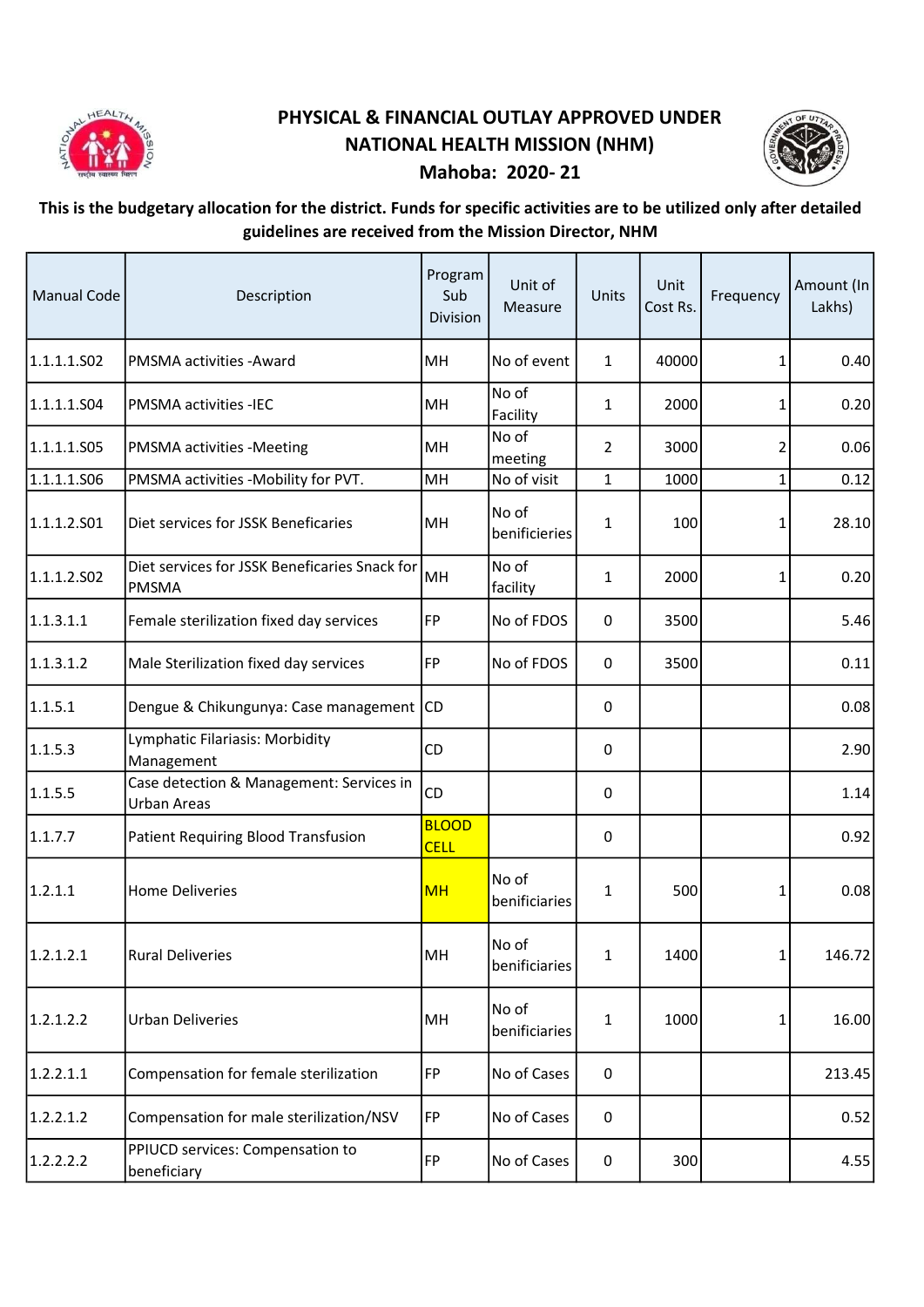| <b>Manual Code</b> | Description                                                                                 | Program<br>Sub<br>Division | Unit of<br>Measure     | Units        | Unit<br>Cost Rs. | Frequency | Amount (In<br>Lakhs) |
|--------------------|---------------------------------------------------------------------------------------------|----------------------------|------------------------|--------------|------------------|-----------|----------------------|
| 1.2.2.2.3          | PAIUCD Services: Compensation to<br>beneficiary                                             | <b>FP</b>                  | No of Cases            | 0            | 300              |           | 0.03                 |
| 1.2.2.2.4          | Injectable contraceptive incentive for<br>beneficiaries                                     | FP                         | No of Cases            | 0            | 100              |           | 2.05                 |
| 1.2.3.2            | TB Patient Nutritional Support under<br>Nikshay Poshan Yojana                               | <b>CD</b>                  |                        | 0            |                  |           | 55.59                |
| 1.3.1.1            | SNCU                                                                                        | <b>CH</b>                  | No of<br>Facility      | 0            |                  |           | 10.00                |
| 1.3.1.2            | <b>NBSU</b>                                                                                 | <b>CH</b>                  | No of<br>Facility      | 12           | 5000             | 12        | 0.60                 |
| 1.3.1.4            | <b>NRCs</b>                                                                                 | <b>CH</b>                  | No of<br>Facility      | 0            |                  |           | 7.80                 |
| 1.3.1.6            | AH/ RKSK Clinics                                                                            | <b>RKSK</b>                |                        | 0            |                  |           | 0.32                 |
| 1.3.1.7.S02        | Phone and Internet Charges for DEIC<br>Manager                                              | <b>RBSK</b>                | no of DEIC<br>managers | $\mathbf{1}$ | 2000             | 1         | 0.02                 |
| 1.3.1.8            | District NCD Clinic                                                                         |                            |                        | 0            |                  |           | 1.00                 |
| 1.3.1.9            | CHC NCD Clinic: Mobility, Miscellaneous &<br>Contingencies                                  | <b>NCD</b>                 |                        | 0            |                  |           | 5.00                 |
| 1.3.2.4            | Consumables for computer including<br>provision for internet access for<br>strengthening RI | R1                         | No.                    | 12           | 1000             | 12        | 0.12                 |
| 1.3.2.6.S01        | IMEP Services- BMW- DH                                                                      | <b>IMEP</b>                |                        | $\mathbf 0$  |                  |           | 13.14                |
| 1.3.2.6.S02        | IMEP Services- BMW- CHC/BPHC                                                                | <b>IMEP</b>                |                        | 0            |                  |           | 16.29                |
| 1.3.2.6.503        | IMEP Services- BMW Block Level UPHC &<br><b>District Level UPHC</b>                         | <b>IMEP</b>                |                        | 0            |                  |           | 0.53                 |
| 1.3.2.6.S04        | IMEP Services - BMW-MCH Wing                                                                | <b>IMEP</b>                |                        | $\mathbf 0$  |                  |           | 14.45                |
| 1.3.2.6.506        | IMEP Services- Machnized Cleaning - DH                                                      | <b>IMEP</b>                |                        | 0            |                  |           | 32.80                |
| 1.3.2.6.S08        | IMEP Services- Mannual Laundry-DH &<br>MCH Wing (100 Bed)                                   | <b>IMEP</b>                |                        | 0            |                  |           | 6.00                 |
| 1.3.2.6.510        | IMEP Services- Cleaning - CHC/BPHC                                                          | <b>IMEP</b>                |                        | 0            |                  |           | 8.16                 |
| 1.3.2.6.511        | IMEP Services-Cleaning - MCH Wing                                                           | <b>IMEP</b>                |                        | $\mathbf 0$  |                  |           | 7.24                 |
| 1.3.2.6.513        | <b>IMEP Services-Cleaniness - Sub Centers</b>                                               | <b>IMEP</b>                |                        | 0            |                  |           | 8.40                 |
| 1.3.2.6.S15        | POL for generator-DH                                                                        | <b>IMEP</b>                |                        | 0            |                  |           | 6.30                 |
| 1.3.2.6.516        | POL for generator -CHC and BPHC                                                             | <b>IMEP</b>                |                        | $\mathbf 0$  |                  |           | 7.88                 |
| 2.2.1              | POL for Family Planning/Others                                                              | FP                         | No of FDOS             | $\mathbf 0$  | 1000             |           | 0.91                 |
| 2.2.2              | Mobility & Communication support for AH<br>counsellors & RKSK Coordinators                  | <b>RKSK</b>                | No of<br>Councelor     | 12           | 1200             | 12        | 0.29                 |
| 2.2.3              | Mobility support for RBSK Mobile health<br>team                                             | <b>RBSK</b>                | No of<br>vehicles      | 12           | 33000            | 12        | 31.68                |
| 2.2.4              | Support for RBSK: CUG connection per<br>team and rental                                     | <b>RBSK</b>                | No of teams            | 12           | 200              | 12        | 0.19                 |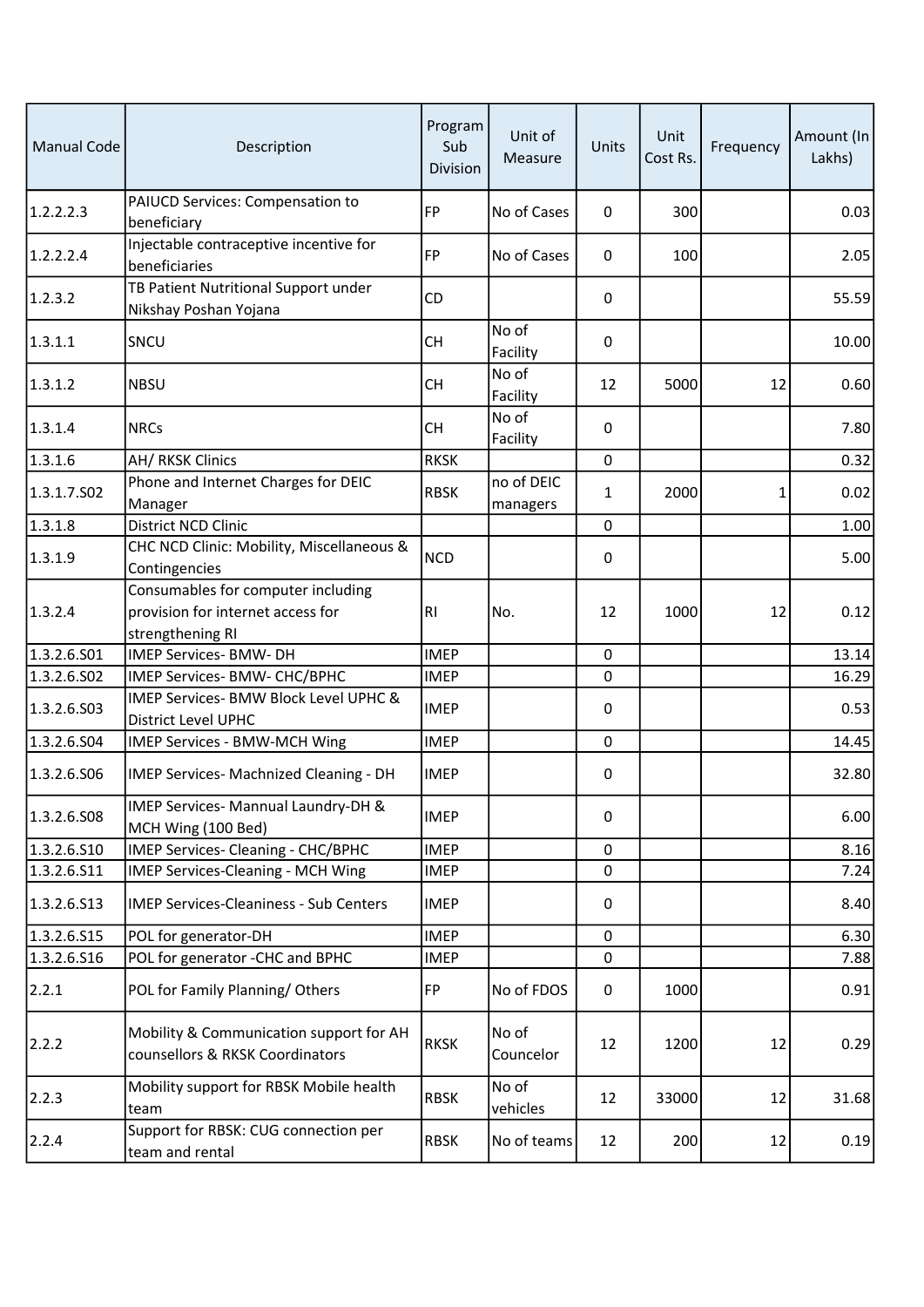| <b>Manual Code</b> | Description                                                                                                                                                                                      | Program<br>Sub<br>Division | Unit of<br>Measure | Units        | Unit<br>Cost Rs. | Frequency | Amount (In<br>Lakhs) |
|--------------------|--------------------------------------------------------------------------------------------------------------------------------------------------------------------------------------------------|----------------------------|--------------------|--------------|------------------|-----------|----------------------|
| 2.3.1.1.2          | Monthly Village Health and Nutrition Days                                                                                                                                                        | RI                         | no of<br>sessions  | $\mathbf{1}$ | 100              | 1         | 1.04                 |
| 2.3.2.3            | DMHP: Targeted interventions at<br>community level Activities & interventions<br>targeted at schools, colleges, workplaces,<br>out of school adolescents, urban slums and<br>suicide prevention. | <b>NCD</b>                 |                    | 0            |                  |           | 6.00                 |
| 2.3.2.5            | Tobacco Cessation Centre (TCC): Weekly<br>FGD with the tobacco users                                                                                                                             | <b>NCD</b>                 |                    | $\pmb{0}$    |                  |           | 0.52                 |
| 2.3.3.2            | Screening and free spectacles to school<br>children                                                                                                                                              | <b>NCD</b>                 |                    | 0            |                  |           | 1.54                 |
| 2.3.3.3            | Screening and free spectacles for near<br>work to Old Person                                                                                                                                     | <b>NCD</b>                 |                    | $\pmb{0}$    |                  |           | 1.54                 |
| 2.3.3.4.1          | Coverage of Public School                                                                                                                                                                        | <b>NCD</b>                 |                    | 0            |                  |           | 0.67                 |
| 2.3.3.4.2          | Coverage of Pvt. School                                                                                                                                                                          | <b>NCD</b>                 |                    | $\mathbf 0$  |                  |           | 2.00                 |
| 2.3.3.4.3          | Coverage of Public School in other's school<br>programme                                                                                                                                         | <b>NCD</b>                 |                    | 0            |                  |           | 1.33                 |
| 2.3.3.4.4          | Coverage of Pvt. School in other's school<br>programme                                                                                                                                           | <b>NCD</b>                 |                    | 0            |                  |           | 1.00                 |
| 2.3.3.4.5          | Sensitization campaign for college students                                                                                                                                                      | NCD                        |                    | $\pmb{0}$    |                  |           | 2.00                 |
| 3.1.1.1.1          | JSY Incentive to ASHA                                                                                                                                                                            | <b>MH</b>                  | No of ASHA         | 1            | 600              | 1         | 52.80                |
| 3.1.1.1.2          | ASHA incentive under MAA programme @<br>Rs 100 per ASHA for quarterly mother's<br>meeting                                                                                                        | <b>CH</b>                  | No of<br>meetings  | 0            | 100              |           | 1.03                 |
| 3.1.1.1.3.501      | Incentive for Home Based Newborn Care<br>programme Rural                                                                                                                                         | СH                         | No of<br>newborn   | 1            | 250              | 1         | 32.77                |
| 3.1.1.1.5          | Incentive for referral of SAM cases to NRC<br>and for follow up of discharge SAM children CH<br>from NRCs                                                                                        |                            | No of Child        | 1            | 150              | 1         | 0.26                 |
| 3.1.1.1.6          | Incentive for National Deworming Day for<br>mobilising out of school children                                                                                                                    | <b>RKSK</b>                | No of ASHA         | 1            | 100              | 1         | 0.75                 |
| 3.1.1.1.7          | Incentive for IDCF for prophylactic<br>distribution of ORS to family with under-<br>five children.                                                                                               | <b>CH</b>                  | No of ASHA         | 1            | 100              | 1         | 0.51                 |
| 3.1.1.1.9          | National Iron Plus Incentive for mobilizing<br>children and/or ensuring compliance and<br>reporting (6-59 months)                                                                                | <b>CH</b>                  | No of ASHA         | 1            | 50               | 1         | 1.64                 |
| 3.1.1.1.11         | ASHA Incentive under Immunzation                                                                                                                                                                 | R1                         | no of<br>children  | 1            | 225              | 1         | 40.10                |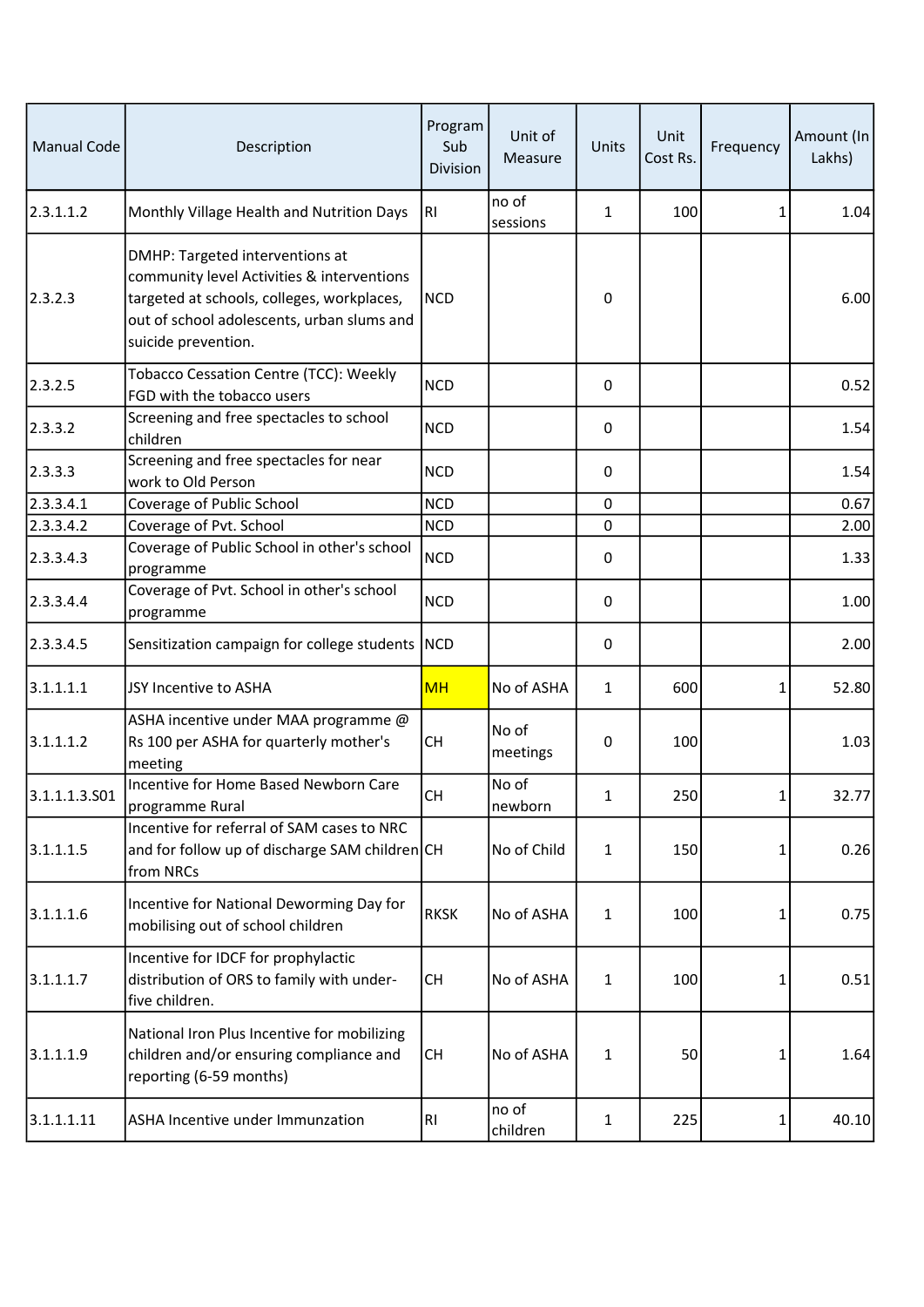| <b>Manual Code</b> | Description                                                                                                 | Program<br>Sub<br>Division | Unit of<br>Measure             | Units        | Unit<br>Cost Rs. | Frequency | Amount (In<br>Lakhs) |
|--------------------|-------------------------------------------------------------------------------------------------------------|----------------------------|--------------------------------|--------------|------------------|-----------|----------------------|
| 3.1.1.1.12         | Incentive to ASHA for Quaterly Visit Under<br>HBYC program                                                  | <b>CH</b>                  | No of Child<br>/ 5 visits      | 1            | 250              | 1         | 10.02                |
| 3.1.1.1.13.503     | ASHA incentive for HRP identification and<br>follow up                                                      | MH                         | No of ASHA                     | $\mathbf{1}$ | 300              | 1         | 1.50                 |
| 3.1.1.2.1          | ASHA Incentives under Saas Bahu<br>Sammellan                                                                | <b>FP</b>                  | No of Saas<br>Bahu<br>Sammelan | 0            | 100              |           | 0.43                 |
| 3.1.1.2.2          | ASHA Incentives under Nayi Pehl Kit                                                                         | <b>FP</b>                  | No of Nayi<br>Pahel Kit        | 0            | 100              |           | 2.01                 |
| 3.1.1.2.4          | ASHA PPIUCD incentive for accompanying<br>the client for PPIUCD insertion                                   | <b>FP</b>                  |                                | 0            | 150              |           | 2.27                 |
| 3.1.1.2.5          | ASHA PAIUCD incentive for accompanying<br>the client for PAIUCD insertion                                   | <b>FP</b>                  |                                | 0            | 150              |           | 0.02                 |
| 3.1.1.2.6.S01      | ASHA incentive under ESB scheme for<br>promoting spacing of births between 02<br>children                   | FP                         | No of Clints                   | 0            | 500              |           | 4.25                 |
| 3.1.1.2.6.502      | ASHA incentive under ESB scheme for<br>promoting spacing of 02 years after<br>marriage                      | <b>FP</b>                  | No of Clints                   | 0            | 500              |           | 4.25                 |
| 3.1.1.2.7          | ASHA incentive under ESB scheme for<br>promoting Adoption of Limiting Method<br>upto Two Children           | FP                         | No of Clints                   | 0            | 1000             |           | 5.05                 |
| 3.1.1.2.9.501      | ASHA incentive for injectable contraceptive FP                                                              |                            | No of Cases                    | 0            | 100              |           | 1.44                 |
| 3.1.1.2.9.502      | Reimbursement of travel expenses for<br>accompanying a women to facility for<br>medical abortion            | <b>FP</b>                  | No of Cases                    | 0            | 225              |           | 0.05                 |
| 3.1.1.2.9.503      | Reimbursement of travel expenses for<br>accompanying a women to facility for<br>surgical abortion (MVA/EVA) | <b>FP</b>                  | No of Cases                    | 0            | 150              |           | 0.03                 |
| 3.1.1.4.2          | ASHA Incentive for Dengue and<br>Chikungunya                                                                |                            |                                | 0            |                  |           | 6.97                 |
| 3.1.1.4.5          | Honorarium for Drug Distribution including<br>ASHAs and supervisors involved in MDA                         |                            |                                | 0            |                  |           | 13.27                |
| 3.1.1.4.8.1        | ASHA incentive for detection of leprosy                                                                     |                            |                                | 0            |                  |           | 0.12                 |
| 3.1.1.4.8.2        | ASHA Incentive for PB (Treatment<br>completion)                                                             |                            |                                | 0            |                  |           | 0.11                 |
| 3.1.1.4.8.3        | ASHA Incentive for MB (Treatment<br>completion)                                                             |                            |                                | 0            |                  |           | 0.11                 |
| 3.1.1.4.9          | ASHA Involvement under NLEP -<br>Sensitisation                                                              |                            |                                | 0            |                  |           | 0.30                 |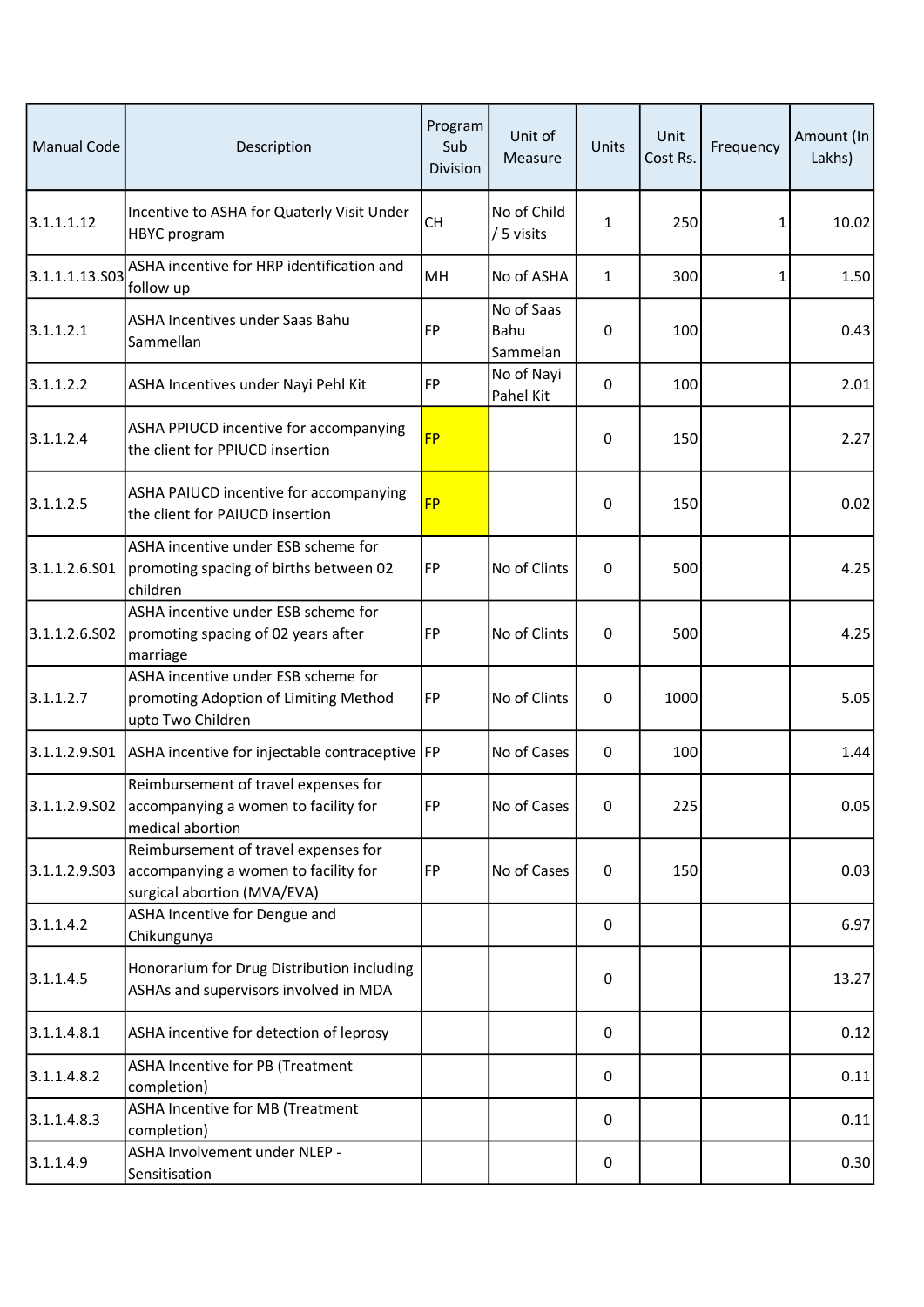| <b>Manual Code</b> | Description                                                                                                                 | Program<br>Sub<br>Division | Unit of<br>Measure             | Units       | Unit<br>Cost Rs. | Frequency | Amount (In<br>Lakhs) |
|--------------------|-----------------------------------------------------------------------------------------------------------------------------|----------------------------|--------------------------------|-------------|------------------|-----------|----------------------|
| 3.1.1.5.2.S03      | ASHA Incentive Filling of CBAC forms Under<br><b>HWC</b>                                                                    | <b>CP</b>                  |                                | 0           |                  |           | 7.00                 |
| 3.1.1.5.2.504      | ASHA Incentive for Mobilising, Screening<br>and Follow Up Under HWC                                                         | <b>CP</b>                  |                                | 0           |                  |           | 7.00                 |
| 3.1.1.6.1          | ASHA incentives for routine activities                                                                                      | <b>CP</b>                  |                                | $\mathbf 0$ |                  |           | 167.28               |
| 3.1.1.6.3.S04      | Incentive to ASHA Facilitator                                                                                               | <b>CP</b>                  |                                | 0           |                  |           | 1.89                 |
| 3.1.1.6.3.505      | Incentive to ASHA for Health Promotion<br>Day                                                                               | <b>CP</b>                  |                                | 0           |                  |           | 16.73                |
| 3.1.1.6.3.S06      | Incentive to ASHA under PMMVY                                                                                               | <b>CP</b>                  |                                | 0           |                  |           | 4.18                 |
| 3.1.1.6.3.S07      | Incentive to ASHA Facilitator for CBAC, HRP<br>and SAM Tracking                                                             | <b>CP</b>                  |                                | $\mathbf 0$ |                  |           | 5.25                 |
| 3.1.2.8.502        | Training under HBYC TOT at District Level &<br><b>Block Level Training</b>                                                  | <b>CH</b>                  | No of Batch                    | 0           |                  |           | 20.59                |
| 3.1.3.1            | Supervision costs by ASHA facilitators(12<br>months)                                                                        | <b>CP</b>                  |                                | 0           |                  |           | 25.20                |
| 3.1.3.2            | Support provisions to ASHA (Uniform)                                                                                        | <b>CP</b>                  |                                | $\mathbf 0$ |                  |           | 4.39                 |
| 3.1.3.3            | Awards to ASHA's/Link workers                                                                                               | CP                         |                                | $\mathbf 0$ |                  |           | 2.41                 |
| 3.1.3.4            | Mobilization of children through ASHA or<br>other mobilizers                                                                | R <sub>l</sub>             | No of<br>session               | 1           | 150              | 1         | 12.53                |
| 3.1.3.5.501        | Incentive for other link workers for<br>Prepration of Due List of Childrens to be<br>immunized                              | R <sub>l</sub>             | No of<br>session               | 1           | 100              | 1         | 1.56                 |
| 3.2.1.502          | Other activities under Mission Parivar Vikas<br>: Demand Generation (Saas Bahu<br>Sammellan)                                | FP                         | No of Saas<br>Bahu<br>Sammelan | 0           | 1500             |           | 6.44                 |
| 3.2.3.1.1          | Treatment Supporter Honorarium (Rs<br>1000)                                                                                 |                            |                                | 0           |                  |           | 11.12                |
| 3.2.3.1.2          | Treatment Supporter Honorarium (Rs<br>5000)                                                                                 |                            |                                | 0           |                  |           | 1.69                 |
| 3.2.3.1.3          | Incentive for informant (Rs 500)                                                                                            |                            |                                | $\Omega$    |                  |           | 1.25                 |
| 3.2.3.4.501        | Incentive for community<br>volunteers/supervisors /LT etc undertaking<br><b>ACF</b>                                         |                            |                                | 0           |                  |           | 13.22                |
| 3.2.5.2.1          | Dengue & Chikungunya: Vector Control,<br>environmental management & fogging<br>machine                                      |                            |                                | 0           |                  |           | 2.81                 |
| 3.3.3.2            | Training of PRI's representatives/ Police<br>personnel/ Teachers/ Transport personnel/<br>NGO personnel/ other stakeholders |                            |                                | 0           |                  |           | 0.30                 |
| 3.3.4.501          | <b>AAA Platform</b>                                                                                                         |                            |                                | $\mathbf 0$ |                  |           | 7.10                 |
| 4.1.1              | <b>District Hospitals</b>                                                                                                   | <b>CP</b>                  |                                | 0           |                  |           | 10.00                |
| 4.1.3              | <b>Community Health Centers</b>                                                                                             | <b>CP</b>                  |                                | 0           |                  |           | 12.50                |
| 4.1.4              | <b>Primary Health Centers</b>                                                                                               | <b>CP</b>                  |                                | 0           |                  |           | 12.25                |
| 4.1.5              | Sub Centers                                                                                                                 | CP                         |                                | 0           |                  |           | 18.00                |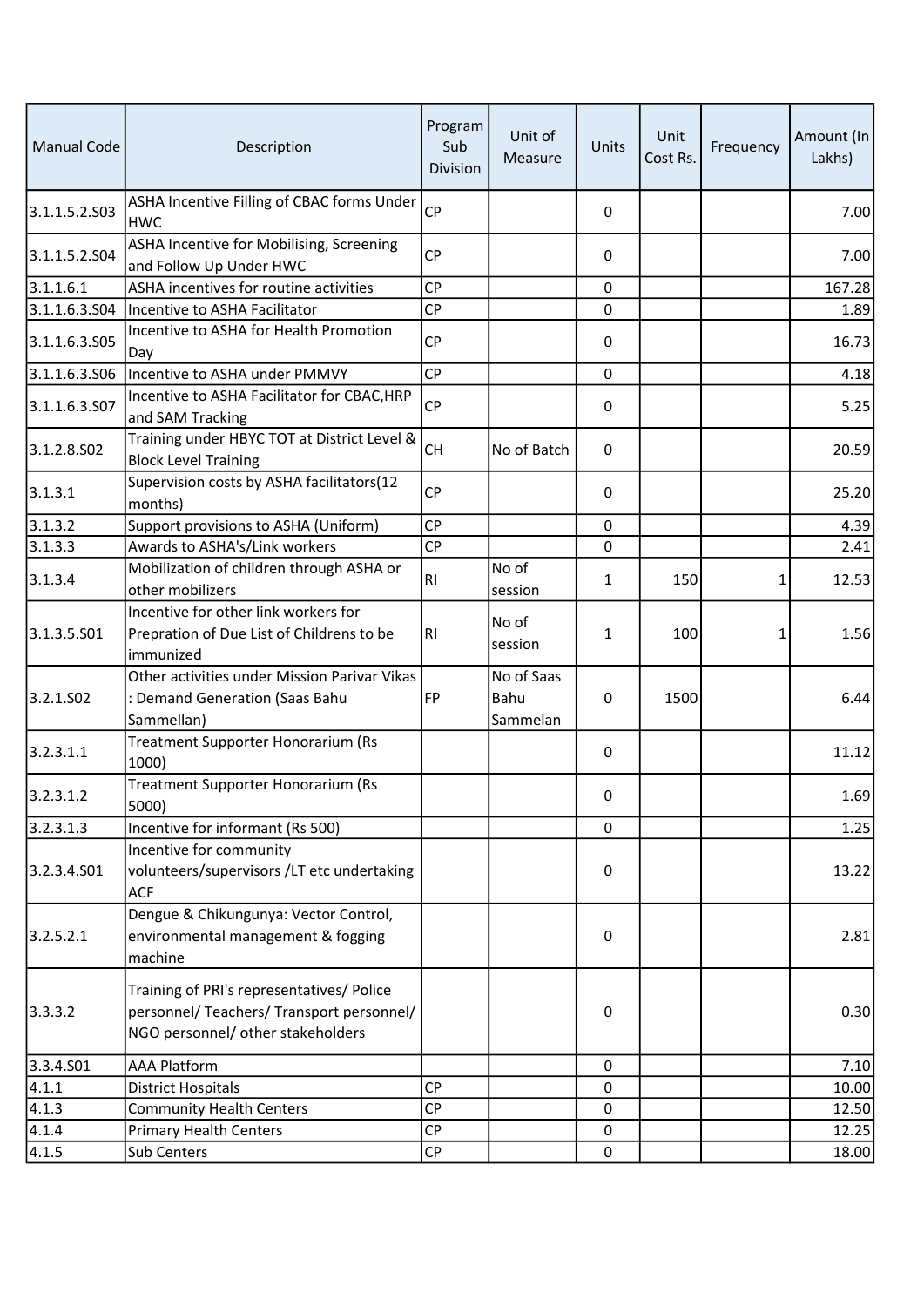| <b>Manual Code</b> | Description                                                                            | Program<br>Sub<br><b>Division</b> | Unit of<br>Measure            | Units       | Unit<br>Cost Rs. | Frequency | Amount (In<br>Lakhs) |
|--------------------|----------------------------------------------------------------------------------------|-----------------------------------|-------------------------------|-------------|------------------|-----------|----------------------|
| 4.1.6              | Village Health Sanitation & Nutrition<br>Committee                                     | <b>CP</b>                         |                               | 0           |                  |           | 20.40                |
| 4.1.7.S01          | H&WC Additional Untied Grant-SC                                                        | <b>CP</b>                         |                               | 0           |                  |           | 12.60                |
| 4.1.7.502          | H&WC Additional Untied Grant-PHC                                                       | <b>CP</b>                         |                               | 0           |                  |           | 7.00                 |
| 5.1.1.2.8          | Infrastructure strengthening of SC to<br>H&WC                                          | <b>CP</b>                         |                               | 0           |                  |           | 259.00               |
| 5.3.3              | Blood bank/ Blood storage/ Day care centre BLOOD<br>for hemoglobinopathies             | <b>CELL</b>                       |                               | 0           |                  |           | 2.50                 |
| 5.3.9              | Safety Pits                                                                            | R <sub>l</sub>                    | No.                           | $\mathbf 1$ | 6000             | 1         | 0.24                 |
| 5.3.14             | Civil Works under RNTCP                                                                | CD                                |                               | 0           |                  |           | 1.51                 |
| 6.1.1.1.1          | MVA / EVA for Safe Abortion services                                                   | FP/CAC                            | No of MVA/<br><b>EVA kits</b> | 0           | 3000             |           | 0.60                 |
| 6.1.1.2.3 S01      | Procurement Of Equipment for Skill Lab<br>Under SAANS at District Level                | <b>CH</b>                         | No of<br>Equipment            | 0           |                  |           | 2.50                 |
| 6.1.1.2.3.502      | Procurement Of Hand held Pulse Oximeter<br>and nebulizer under SAANS at District Level | CH                                | No of<br>Equipment            | 0           |                  |           | 2.16                 |
| 6.1.1.3.1          | <b>NSV kits</b>                                                                        | <b>FP</b>                         |                               | 0           | 1000             |           | 0.02                 |
| 6.1.1.3.3          | Minilap kits                                                                           | <b>FP</b>                         | No of<br>Minilap kits         | 0           | 3000             |           | 0.18                 |
| 6.1.1.3.5          | PPIUCD forceps                                                                         | <b>FP</b>                         | No of Kallys<br>forceps       | 0           | 1000             |           | 0.05                 |
| 6.1.1.5.1          | Equipment for Mobile health teams                                                      | <b>RBSK</b>                       | No of teams                   | 1           | 5000             | 1         | 0.40                 |
| 6.1.1.15.2         | Equipment for IHIP                                                                     |                                   |                               | 0           |                  |           | 0.60                 |
| 6.1.1.17.1         | Equipments                                                                             |                                   |                               | 0           |                  |           | 0.05                 |
| 6.1.1.18.1         | Procurement of Equipment                                                               |                                   |                               | 0           |                  |           | 1.50                 |
| 6.1.1.19.3         | Grant-in-aid for Vision Centre (PHC) (Govt.)                                           |                                   |                               | 0           |                  |           | 1.00                 |
| 6.1.1.21.4         | Non-recurring GIA: Machinery &<br><b>Equipment for CHC</b>                             |                                   |                               | 0           |                  |           | 2.50                 |
| 6.1.2.3.1          | <b>MCR</b>                                                                             |                                   |                               | 0           |                  |           | 0.40                 |
| 6.1.2.3.2          | Aids/Appliance                                                                         |                                   |                               | 0           |                  |           | 0.17                 |
| 6.1.2.5.1          | Tablets; software for H&WC and ANM/<br><b>MPW</b>                                      | <b>CP</b>                         |                               | 0           |                  |           | 0.70                 |
| 6.1.3.1.3          | <b>Equipment Maintenance</b>                                                           |                                   |                               | 0           |                  |           | 1.41                 |
| 6.2.1.2            | Drugs for Safe Abortion (MMA)                                                          | FP/CAC                            | No of<br>Tablets              | 0           |                  |           | 0.04                 |
| 6.2.1.7.5.501      | Drugs & Consumables Normal Delivery L1<br>Facility                                     | MH                                | No of<br>benificieries        | 0           | 100              |           | 0.24                 |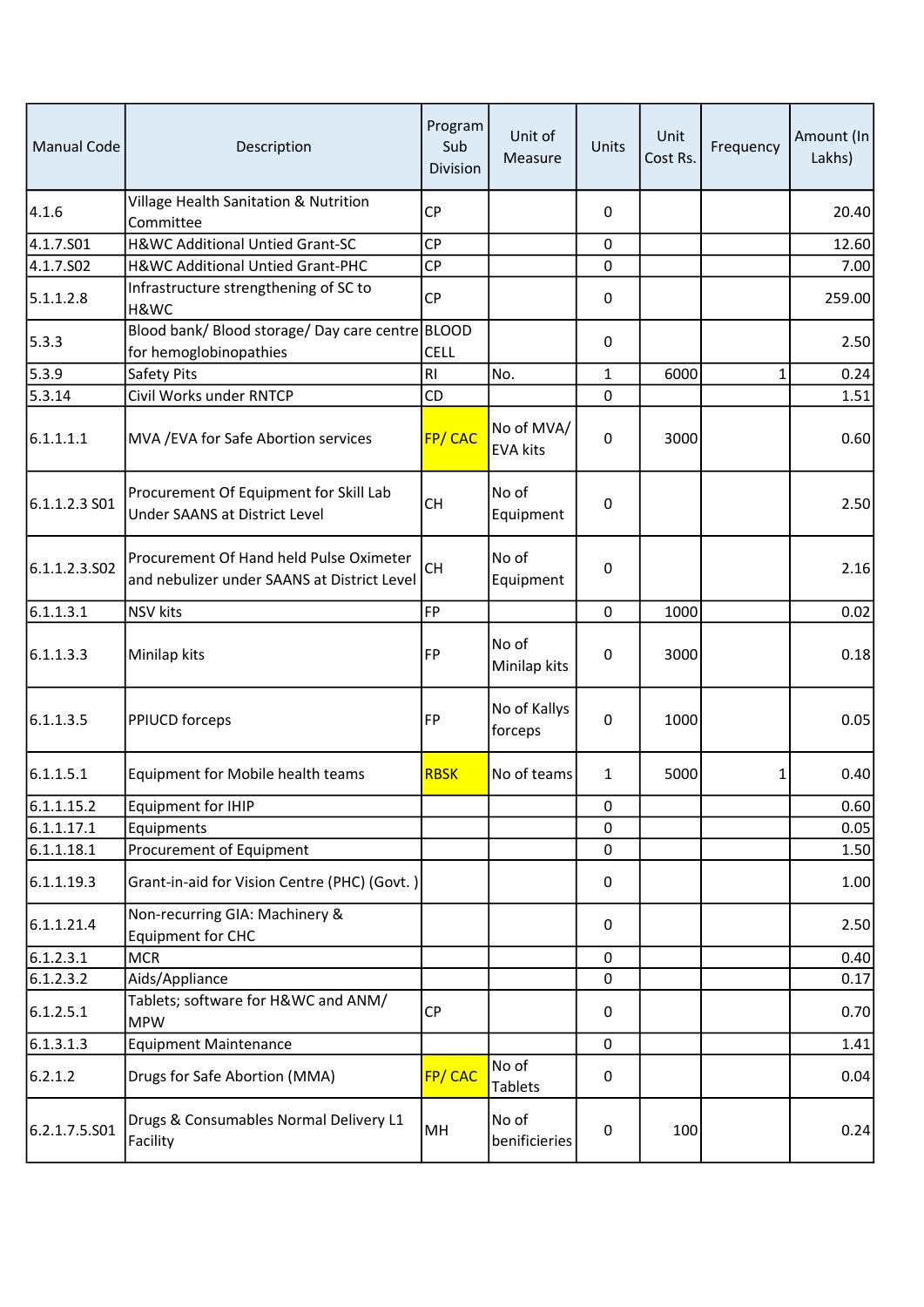| <b>Manual Code</b> | Description                                                                                      | Program<br>Sub<br>Division | Unit of<br>Measure      | Units        | Unit<br>Cost Rs. | Frequency | Amount (In<br>Lakhs) |
|--------------------|--------------------------------------------------------------------------------------------------|----------------------------|-------------------------|--------------|------------------|-----------|----------------------|
| 6.2.1.7.5.S02      | Drugs & Consumables Normal Delivery L2<br>Facility                                               | MH                         | No of<br>benificieries  | 1            | 200              | 1         | 3.00                 |
| 6.2.1.7.5.S03      | Drugs & Consumables Normal Delivery L3<br>Facility                                               | MH                         | No of<br>benificieries  | 1            | 300              | 1         | 5.04                 |
| 6.2.1.7.5.S04      | Drugs & Consumables Caesarean Delivery<br>L3 Facility                                            | MH                         | No of<br>benificieries  | 1            | 1800             | 1         | 0.36                 |
| 6.2.1.7.5.S08      | Drugs & Consumables Safe Dilivery Kit for<br>HIV infected Pregnant Women                         | MH                         | No of<br>benificieries  | 1            | 1500             | 1         | 0.08                 |
| 6.2.2.9            | AEFI kit under RI Program                                                                        | R <sub>l</sub>             | No.                     | $\mathbf{1}$ | 200              | 1         | 0.06                 |
| 6.2.3.1            | Nayi Pehl Kit                                                                                    | FP                         | No of Nayi<br>Pahel Kit | 0            | 220              |           | 4.43                 |
| 6.2.5.1            | Medicine for Mobile health team                                                                  | <b>RBSK</b>                | No of teams             | 1            | 5000             | 1         | 0.40                 |
| 6.2.6.4            | Replenishment of ASHA HBNC kits                                                                  | CP                         |                         | $\mathbf 0$  |                  |           | 0.90                 |
| 6.2.8.1            | Red/Black plastic bags et                                                                        | R <sub>l</sub>             | No of<br>session        | 1            | 10               | 1         | 1.04                 |
| 6.2.8.2            | Bleach/Hypochlorite solution/ Twin bucket<br>and hub cutter                                      | R <sub>l</sub>             |                         | 0            |                  |           | 0.15                 |
| 6.2.9.1            | AYUSH drugs for DH / CHC / PHC                                                                   | <b>AYUSH</b>               |                         | $\mathbf 0$  |                  |           | 8.00                 |
| 6.2.12.1           | Chloroquine phosphate tablets                                                                    |                            |                         | $\mathbf 0$  |                  |           | 0.15                 |
| 6.2.12.2           | Primaquine tablets 2.5 mg                                                                        |                            |                         | 0            |                  |           | 0.08                 |
| 6.2.12.3           | Primaquine tablets 7.5 mg                                                                        |                            |                         | 0            |                  |           | 0.15                 |
| 6.2.13.1           | Supportive drugs, lab. Reagents                                                                  |                            |                         | 0            |                  |           | 0.68                 |
| 6.2.14.1           | Laboratory Materials                                                                             |                            |                         | 0            |                  |           | 6.45                 |
| 6.2.14.2           | Procurement of Drugs                                                                             |                            |                         | 0            |                  |           | 3.33                 |
| 6.2.15.1           | Assistance for<br>consumables/drugs/medicines to the<br>Govt./District Hospital for Cat sx etc   | <b>NCD</b>                 |                         | 0            |                  |           | 0.75                 |
| 6.2.18.1           | Procurement of medicine & consumables<br>for TCC under NTCP                                      |                            |                         | 0            |                  |           | 2.00                 |
| 6.2.19.1           | Drugs & supplies for District NCD Clinic                                                         |                            |                         | 0            |                  |           | 12.00                |
| 6.2.19.3           | Drugs & supplies for CHC NCD Clinic                                                              |                            |                         | 0            |                  |           | 10.00                |
| 6.2.19.4           | Drugs & supplies for PHC level                                                                   |                            |                         | 0            |                  |           | 4.75                 |
| 6.2.19.5           | Drugs & supplies for Sub-Centre level                                                            |                            |                         | 0            |                  |           | 17.50                |
| 6.2.22.1           | Cost of Lab recurring expences for H & WC                                                        | <b>CP</b>                  |                         | 0            |                  |           | 16.80                |
| 6.4.3.S01          | Free Diagnostics for Pregnant women<br>under JSSK - USG on PPP for PMSMA                         | MH                         | No of USG               | $\mathbf{1}$ | 300              | 1         | 3.30                 |
| 6.4.3.502          | Free Diagnostics for Pregnant women<br>under JSSK- AVD for for HIV & Syphilis at<br><b>VHNDs</b> | MH                         | No of AVD               | 1            | 25               | 1         | 2.65                 |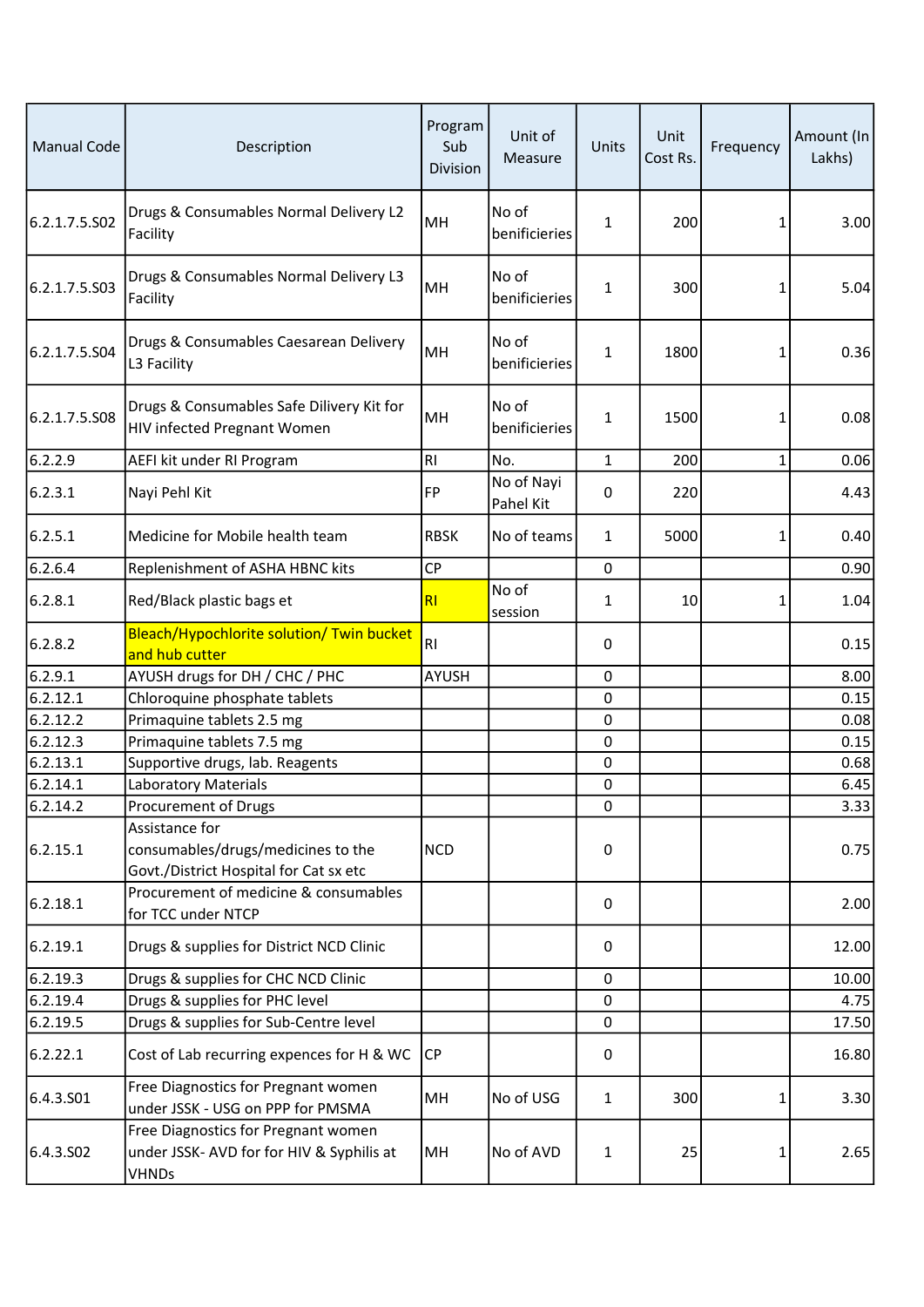| <b>Manual Code</b>         | Description                                                                | Program<br>Sub<br>Division  | Unit of<br>Measure     | Units       | Unit<br>Cost Rs. | Frequency | Amount (In<br>Lakhs) |
|----------------------------|----------------------------------------------------------------------------|-----------------------------|------------------------|-------------|------------------|-----------|----------------------|
| 6.4.3.S03                  | Free Diagnostics for Pregnant women<br>under JSSK-MH                       | MH                          | No of<br>benificieries | 1           | 200              | 1         | 5.76                 |
| 6.4.4                      | Free Diagnostics for Sick infants under JSSK                               | <b>CH</b>                   | No of units            | 0           |                  |           | 1.20                 |
| 7.5.2                      | Any Other                                                                  |                             |                        | 0           |                  |           | 2.22                 |
| 8.1.1.1                    | <b>ANMs</b>                                                                | MH                          |                        | $\mathbf 0$ |                  |           | 67.80                |
| 8.1.1.2.505                | <b>Staff Nurses-MH</b>                                                     | MH                          |                        | 0           |                  |           | 109.60               |
| 8.1.1.2.S11                | Staff Nurse - HWC                                                          | <b>CP</b>                   |                        | 0           |                  |           | 28.69                |
| 8.1.1.5.502                | Laboratory Technicians - HR                                                |                             |                        | 0           |                  |           | 2.55                 |
| 8.1.1.5.504                | Laboratory Technicians - RNTCP                                             |                             |                        | 0           |                  |           | 41.11                |
| 8.1.1.6.S05                | OT Technician                                                              | <b>MH</b>                   |                        | 0           |                  |           | 4.32                 |
| 8.1.1.9                    | Radiographer/X-ray technician                                              |                             |                        | 0           |                  |           | 2.53                 |
| 8.1.1.10.502               | Physiotherapist/ Occupational Therapist-CD-<br><b>NLEP</b>                 | CD                          |                        | 0           |                  |           | 4.60                 |
| 8.1.1.12                   | Others (Para Medical Worker)-NLEP                                          | CD                          |                        | 0           |                  |           | 6.05                 |
| 8.1.2.1.504                | Obstetricians and Gynaecologists -MH                                       | MH                          |                        | 0           |                  |           | 14.40                |
| 8.1.2.3.S05                | <b>Anaesthetists -MH</b>                                                   | MH                          |                        | 0           |                  |           | 7.20                 |
|                            | FRU Operationalization for Gynae &                                         |                             | No of C-               |             |                  |           |                      |
| 8.1.3.10.S01               | anesthetist specialist on call from govt<br>sector                         | MH                          | section                | 1           | 3000             | 1         | 0.12                 |
| 8.1.3.10.S02               | FRU Operationalization Gynecologists<br>specialist on call from pvt sector | MH                          | No of C-<br>section    | 1           | 4500             | 1         | 0.09                 |
| 8.1.3.10.503               | FRU Operationalization anesthetist                                         | MH                          | No of C-<br>section    | 1           | 3000             | 1         | 0.06                 |
| 8.1.4.1.501                | specialist on call for from pvt sector<br>Dental Surgeons- DH & CHC        |                             |                        | 0           |                  |           | 26.97                |
| 8.1.5.503                  | <b>Medical Officers -MH</b>                                                | MH                          |                        | 0           |                  |           | 12.09                |
|                            |                                                                            |                             |                        |             |                  |           |                      |
| 8.1.6.1                    | <b>AYUSH MOs</b>                                                           | <b>AYUSH</b>                |                        | 0           |                  |           | 78.28                |
| 8.1.6.2                    | Pharmacist - AYUSH<br>MOs-AYUSH                                            | <b>AYUSH</b><br><b>RBSK</b> |                        | 0<br>0      |                  |           | 14.54                |
| 8.1.7.1.1                  |                                                                            | <b>RBSK</b>                 |                        | 0           |                  |           | 57.52                |
| 8.1.7.1.2.502<br>8.1.7.1.3 | MOs-Dental MO/ BDS<br><b>Staff Nurse</b>                                   | <b>RBSK</b>                 |                        | 0           |                  |           | 20.39<br>6.41        |
|                            | ANM                                                                        | <b>RBSK</b>                 |                        | 0           |                  |           | 10.15                |
| 8.1.7.1.4<br>8.1.7.1.5.S01 | Para Medical Worker                                                        | <b>RBSK</b>                 |                        | 0           |                  |           | 11.53                |
| 8.1.7.1.5.502              | Pharmacists                                                                | <b>RBSK</b>                 |                        | 0           |                  |           | 4.27                 |
| 8.1.8.1                    | <b>Medical Officers</b>                                                    | <b>CH</b>                   |                        | 0           |                  |           | 5.40                 |
| 8.1.8.2                    | <b>Staff Nurse</b>                                                         | <b>CH</b>                   |                        | 0           |                  |           | 11.44                |
| 8.1.8.3                    | Cook cum caretaker                                                         | <b>CH</b>                   |                        | 0           |                  |           | 2.60                 |
| 8.1.8.5                    | Feeding demonstrator for NRC                                               | <b>CH</b>                   |                        | 0           |                  |           | 3.04                 |
| 8.1.9.1                    | Paediatrician                                                              | <b>CH</b>                   |                        | 0           |                  |           | 67.50                |
| 8.1.9.3.501                | Staff Nurse - SNCU/KMC                                                     | <b>CH</b>                   |                        | 0           |                  |           | 37.61                |
| 8.1.9.3.502                | Staff Nurse -NBSU                                                          | <b>CH</b>                   |                        | 0           |                  |           | 8.70                 |
|                            | Others- SNCU Staff (Ward Aaya/ Cleaner/                                    |                             |                        |             |                  |           |                      |
| 8.1.9.6.502                | Security Guard)                                                            | <b>CH</b>                   |                        | 0           |                  |           | 12.43                |
| 8.1.9.6.503                | Others- SNCU Staff DEO                                                     | <b>CH</b>                   |                        | $\Omega$    |                  |           | 2.14                 |
| 8.1.12.1                   | Mid-level Service Provider                                                 | CP                          |                        | $\mathbf 0$ |                  |           | 72.08                |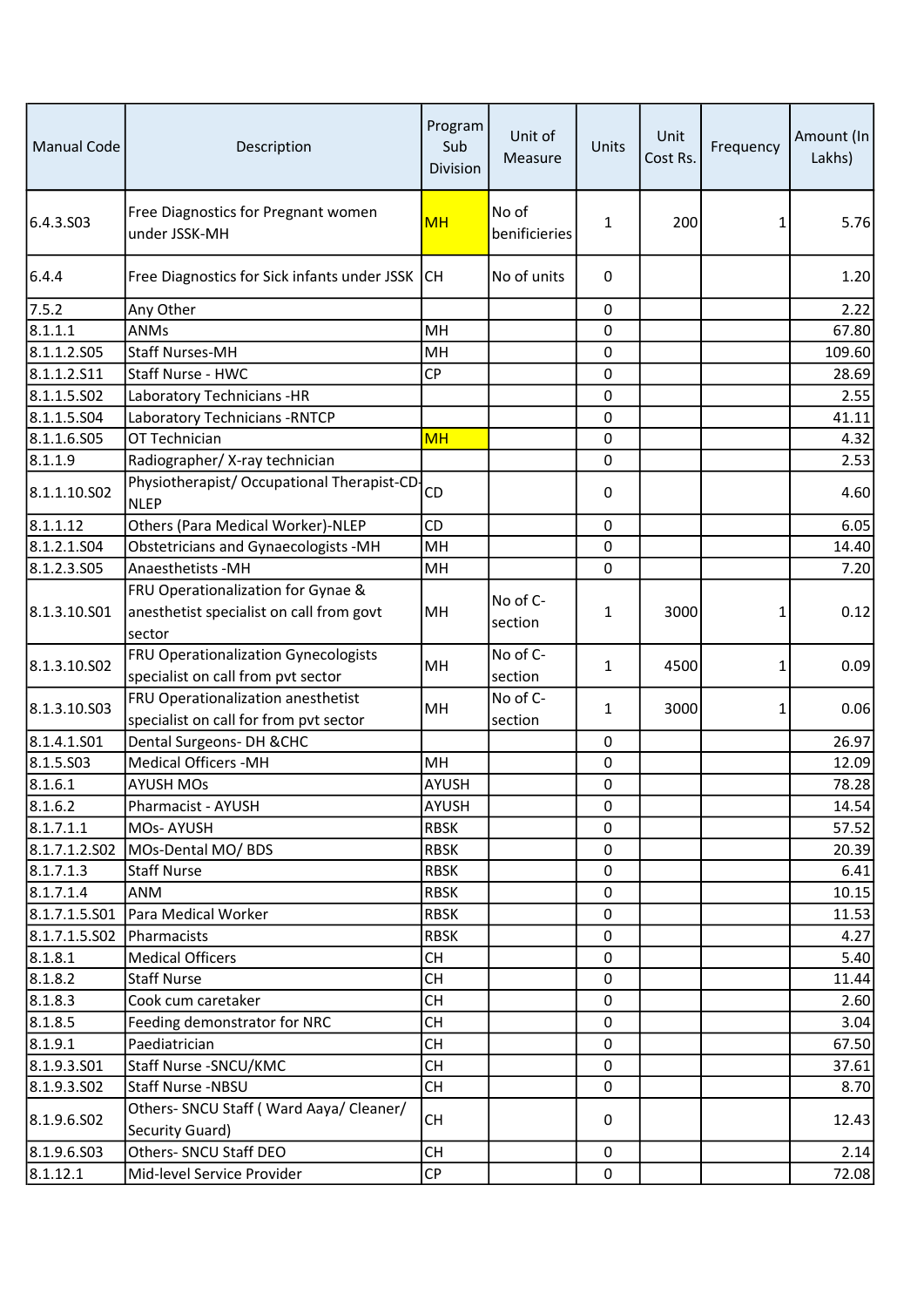| <b>Manual Code</b> | Description                                                                                   | Program<br>Sub<br>Division | Unit of<br>Measure | Units       | Unit<br>Cost Rs. | Frequency    | Amount (In<br>Lakhs) |
|--------------------|-----------------------------------------------------------------------------------------------|----------------------------|--------------------|-------------|------------------|--------------|----------------------|
| 8.1.12.2           | Performance incentive for Mid-level service<br>providers                                      | <b>CP</b>                  |                    | $\mathbf 0$ |                  |              | 55.80                |
| 8.1.13.1.S02       | Counsellor -RKSK                                                                              | <b>RKSK</b>                |                    | 0           |                  |              | 5.13                 |
| 8.1.13.1.S03       | Counsellor -RMNCHA-FW                                                                         | FP                         | No of<br>Councelor | 0           |                  |              | 6.15                 |
| 8.1.13.10          | TBHV-CD-RNTCP                                                                                 | CD                         |                    | 0           |                  |              | 9.16                 |
| 8.1.13.22.S07      | Rogi Sahayata Kendra Manager                                                                  | QA                         |                    | 0           |                  |              | 5.36                 |
| 8.1.13.22.S13      | Rogi Sahayata Kendra Operator                                                                 | QA                         |                    | 0           |                  |              | 2.95                 |
| 8.1.16.2.S01       | <b>Cold Chain Handlers</b>                                                                    | R <sub>l</sub>             |                    | 0           |                  |              | 2.51                 |
| 8.1.16.6.S02       | Data Entry Operator CD-RCP                                                                    | CD                         |                    | $\mathbf 0$ |                  |              | 0.25                 |
| 8.1.16.7.S05       | Cleaner-NRC                                                                                   | <b>CH</b>                  |                    | 0           |                  |              | 1.44                 |
| 8.4.7              | Incentive to provider for PPIUCD services<br>@Rs 150 per PPIUCD insertion                     | <b>FP</b>                  | No of Clints       | 0           | 150              |              | 2.27                 |
| 8.4.8              | Incentive to provider for PAIUCD Services<br>@Rs 150 per PAIUCD insertion                     | <b>FP</b>                  | No of Clints       | 0           | 150              |              | 0.02                 |
| 8.4.9              | Team based incentives for Health &<br>Wellness Centers (H&WC Sub Center)                      | <b>CP</b>                  |                    | 0           |                  |              | 40.92                |
| 8.4.10             | Team based incentives for Health &<br>Wellness Centers (H&WC PHC)                             | <b>CP</b>                  |                    | 0           |                  |              | 19.04                |
| 8.4.12.501         | HRP identification and follow up for ANM                                                      | MH                         | No of HRP          | 1           | 200              | 1            | 1.00                 |
| 8.4.12.503         | Performance based Incentives to RMNCHA<br><b>Counselors in Family Planning</b>                | <b>FP</b>                  | No of Clints       | 0           | 50               |              | 0.13                 |
| 8.4.12.504         | RI Cold chain handlers incentive                                                              | RI                         | No                 | 12          | 2400             | 12           | 2.59                 |
| 9.1.6.1            | Development/ translation and duplication<br>of training materials                             | CH                         | No of<br>Module    | 1           | 100              | $\mathbf{1}$ | 0.24                 |
| 9.2.3.S03          | Incentive for Program Coordination to (HoD MH                                                 |                            |                    | $\mathbf 0$ |                  |              |                      |
| 9.5.2.2.S01        | State and District Lanch of SAANS                                                             | <b>CH</b>                  | No.                | 0           |                  |              | 0.50                 |
| 9.5.2.2.502        | State and District Planning and Review<br>Meeting of SAANS                                    | <b>CH</b>                  | No.                | 0           |                  |              | 0.20                 |
| 9.5.2.19           | Orientation on National Deworming Day                                                         | <b>RKSK</b>                |                    | 0           |                  |              | 0.53                 |
| 9.5.2.24.SO2       | <b>District Training of SAANS</b>                                                             | CH                         |                    | $\mathbf 0$ |                  |              | 1.33                 |
| 9.5.2.25.S01       | One day Orientation Training for IDCF                                                         | <b>CH</b>                  | No of<br>district  | 1           | 150000           | 1            | 1.50                 |
| 9.5.3.1.501        | Qtr.Review/orientation meeting at Block<br>Level for ANM of 57 MPV Districts                  | FP                         | No of<br>Meetings  | 0           | 3000             |              | 0.48                 |
| 9.5.3.1.S03        | District Level One Day Orientation of newly<br>recruited ANM/SN ON Family Planning<br>Schemes | FP                         | No of<br>Meetings  | 0           | 3000             |              | 0.03                 |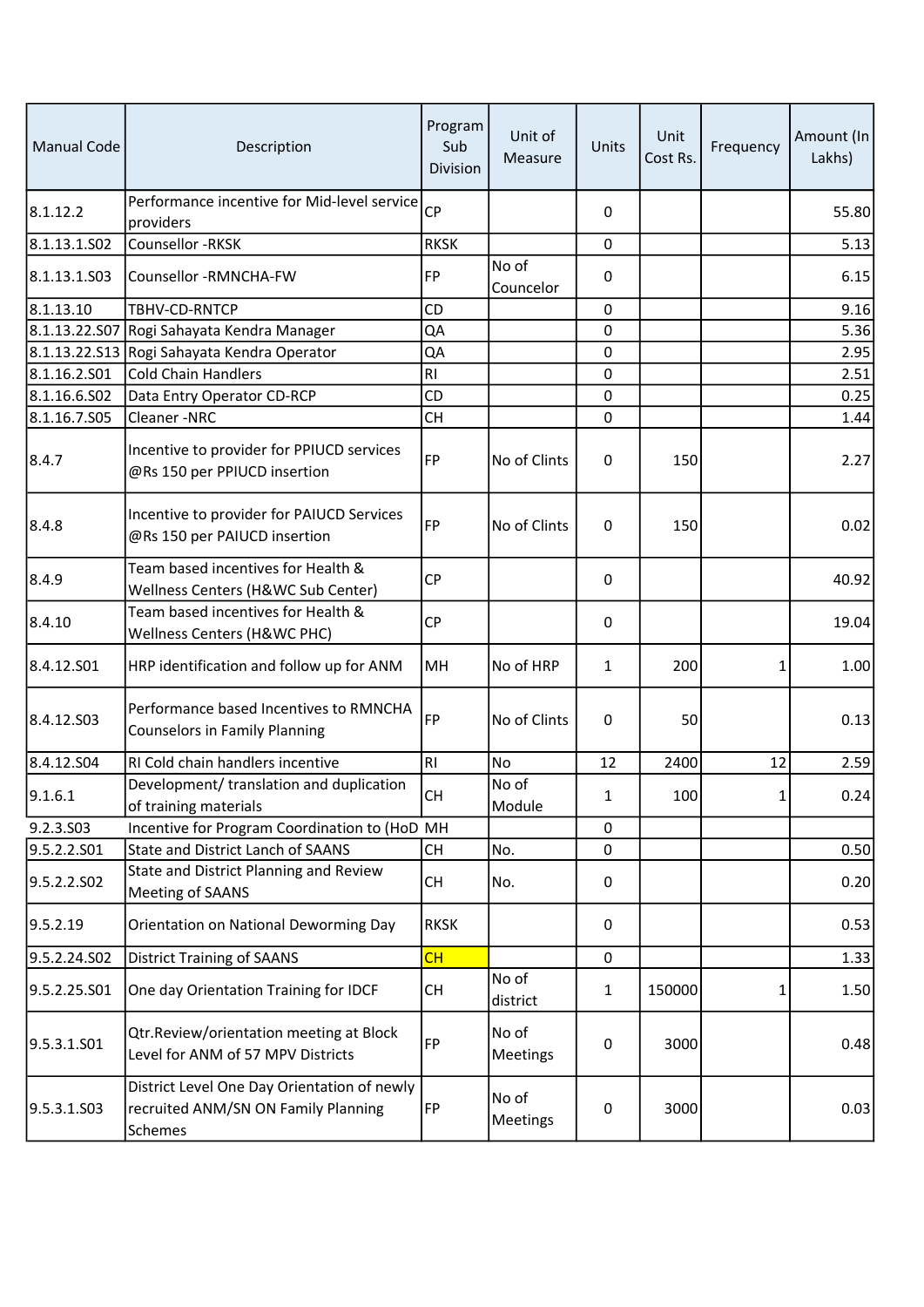| <b>Manual Code</b> | Description                                                                                                                           | Program<br>Sub<br>Division | Unit of<br>Measure      | Units        | Unit<br>Cost Rs. | Frequency | Amount (In<br>Lakhs) |
|--------------------|---------------------------------------------------------------------------------------------------------------------------------------|----------------------------|-------------------------|--------------|------------------|-----------|----------------------|
| 9.5.3.2.502        | District Level Dissemination Workshop                                                                                                 | FP                         | No of<br>workshops      | $\mathbf 0$  | 10000            |           | 0.10                 |
| 9.5.3.22           | Training of Medical officers (Injectible<br>Contraceptive Trainings)                                                                  | <b>FP</b>                  | No of<br><b>Batches</b> | $\mathbf 0$  | 22800            |           | 0.23                 |
| 9.5.3.23           | Training of AYUSH doctors (Injectible<br><b>Contraceptive Trainings)</b>                                                              | <b>FP</b>                  | No of<br><b>Batches</b> | 0            | 22800            |           | 0.23                 |
| 9.5.3.24           | Training of Nurses (Staff Nurse/LHV/ANM)<br>(Injectible Contraceptive Trainings)                                                      | FP                         | No of<br><b>Batches</b> | 0            | 35800            |           | 1.79                 |
| 9.5.4.10           | <b>WIFS trainings (Block)</b>                                                                                                         | <b>RKSK</b>                | No of Batch             | $\mathbf{1}$ | 3000             | 1         | 0.15                 |
| 9.5.4.13.3         | Any other (please specify) Anemia Free<br>Adolcent event at Inter Collages                                                            | <b>RKSK</b>                | No of event             | $\mathbf{1}$ | 5000             | 1         | 0.50                 |
| 9.5.5.1            | RBSK Training -Training of Mobile health<br>team - technical and managerial (5 days)                                                  | <b>RBSK</b>                | No of batch             | 1            | 15450            | 1         | 0.15                 |
| 9.5.10.1.S01       | Training under Immunisation-Data Handler                                                                                              | RI.                        |                         | 0            |                  |           | 0.07                 |
| 9.5.10.1.S04       | Training under Immunisation-CCH                                                                                                       | RI                         |                         | $\mathbf 0$  |                  |           | 0.38                 |
| 9.5.12.1           | Training / Capacity Building (Malaria)                                                                                                | CD                         |                         | $\mathbf 0$  |                  |           | 0.28                 |
| 9.5.12.6           | Training/sensitization of district level<br>officers on ELF and drug distributors<br>including peripheral health workers (AES/<br>JE) | CD                         |                         | 0            |                  |           | 1.21                 |
| 9.5.14.1           | <b>Trainings under RNTCP</b>                                                                                                          | CD                         |                         | $\mathbf 0$  |                  |           | 1.11                 |
| 9.5.17.1           | Training of doctors and staff at DH Level<br>under NPHCE                                                                              | <b>NCD</b>                 |                         | 0            |                  |           | 0.80                 |
| 9.5.18.1.1         | Orientation of Stakeholder organizations                                                                                              | <b>NCD</b>                 |                         | 0            |                  |           | 0.40                 |
| 9.5.18.1.2         | Training of Health Professionals                                                                                                      | <b>NCD</b>                 |                         | 0            |                  |           | 0.40                 |
| 9.5.18.1.3         | <b>Orientation of Law Enforcers</b>                                                                                                   | <b>NCD</b>                 |                         | 0            |                  |           | 0.60                 |
| 9.5.18.1.4         | Other Trainings/Orientations - sessions<br>incorporated in other's training                                                           | <b>NCD</b>                 |                         | 0            |                  |           | 1.30                 |
| 9.5.19.2           | District NCD Cell                                                                                                                     | <b>NCD</b>                 |                         | 0            |                  |           | 3.00                 |
| 9.5.25.3           | Kayakalp Trainings                                                                                                                    | QA                         | <b>Batch</b>            | 1            | 33000            | 1         | 0.33                 |
| 9.5.26.2           | Training cum review meeting for HMIS &<br><b>MCTS at District level</b>                                                               | <b>MIS</b>                 |                         | 0            |                  |           | 0.26                 |
| 9.5.26.3           | Training cum review meeting for HMIS &<br>MCTS at Block level                                                                         | <b>MIS</b>                 |                         | 0            |                  |           | 1.05                 |
| 9.5.27.4.S01       | Cost of Yoga Sessions                                                                                                                 | <b>CP</b>                  |                         | 0            |                  |           | 3.38                 |
| 9.5.29.13.S04      | Scaling up Nurse Mentoring Program<br>Honorarium                                                                                      | MH                         |                         | 0            |                  |           | 2.40                 |
| 9.5.29.13.S04.     | Scaling up Nurse Mentoring Program Yearly<br>TA DA                                                                                    | MH                         |                         | 0            |                  |           | 0.12                 |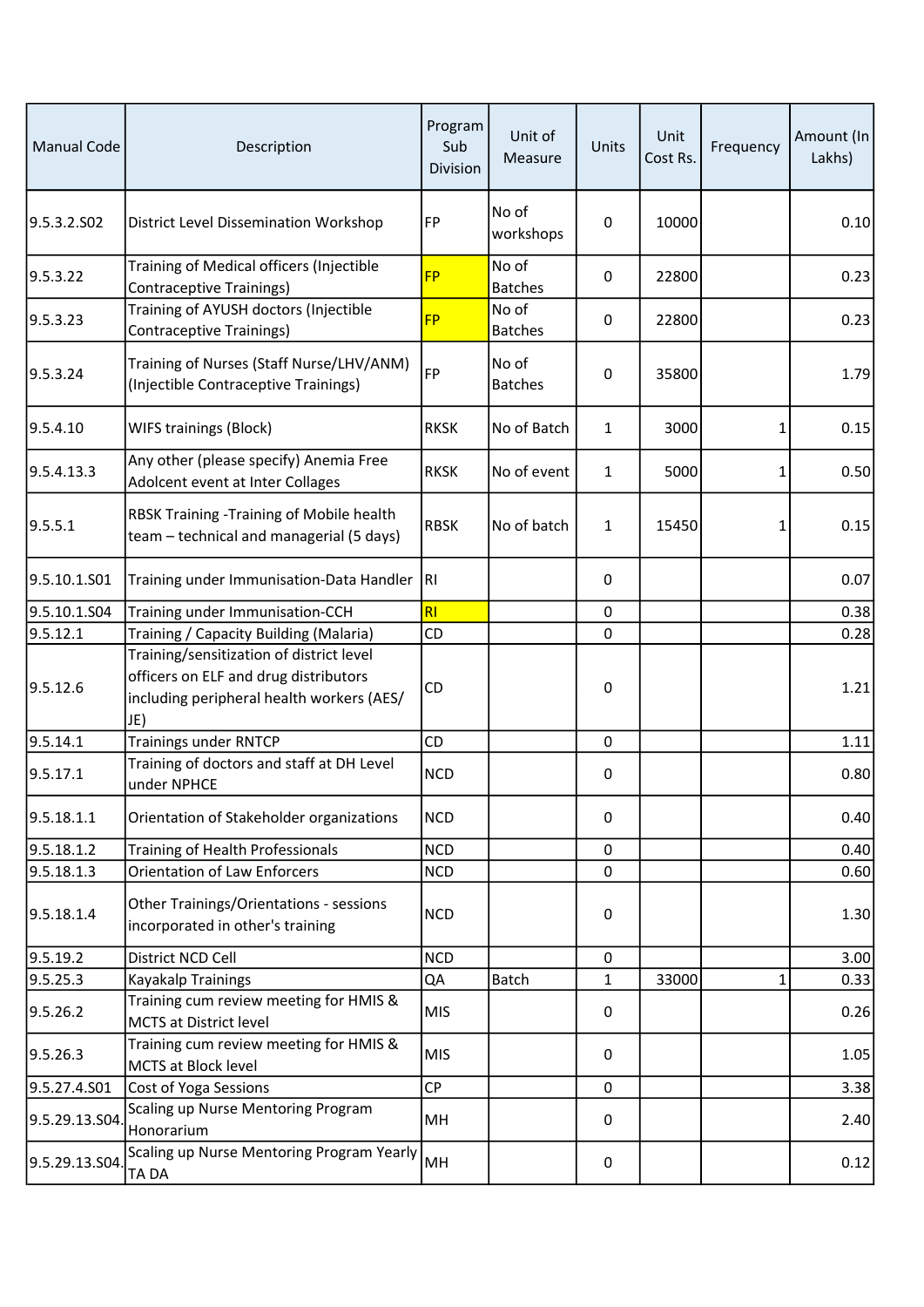| <b>Manual Code</b> | Description                                                                                                 | Program<br>Sub<br>Division  | Unit of<br>Measure    | Units        | Unit<br>Cost Rs. | Frequency | Amount (In<br>Lakhs) |
|--------------------|-------------------------------------------------------------------------------------------------------------|-----------------------------|-----------------------|--------------|------------------|-----------|----------------------|
| 9.5.29.13.S04      | Scaling up Nurse Mentoring Program<br>Register                                                              | MH                          |                       | 0            |                  |           | 0.01                 |
| 9.5.29.13.S04      | Scaling up Nurse Mentoring Program Mini<br>Skill Lab                                                        | MH                          |                       | 0            |                  |           | 4.00                 |
| 10.1.1             | Maternal Death Review (both in institutions<br>and community)                                               | MH                          | No of<br><b>CBMDR</b> | 1            | 600              | 1         | 0.16                 |
| 10.2.4             | Microfilaria Survey - Lymphatic Filariasis                                                                  | <b>CD</b>                   |                       | 0            |                  |           | 0.50                 |
| 10.2.5             | Monitoring & Evaluation (Post MDA<br>assessment by medical colleges (Govt. &<br>private)/ICMR institutions) | CD                          |                       | 0            |                  |           | 0.35                 |
| 11.3               | Targeting Naturally Occurring Gathering of<br>People/ Health Mela                                           |                             |                       | 0            |                  |           | 1.00                 |
| 11.5.1             | Media Mix of Mid Media/ Mass Media                                                                          | <b>IEC</b>                  |                       | $\mathbf 0$  |                  |           | 0.30                 |
| 11.5.4.S02         | Celebration of New Born Care Week                                                                           | <b>CH</b>                   | No of<br>district     | 1            | 50000            | 1         | 0.50                 |
| 11.5.4.S03         | <b>Celebration of Breastfeeding Week</b>                                                                    | <b>CH</b>                   | No of<br>district     | $\mathbf{1}$ | 40000            | 1         | 0.40                 |
| 11.5.4.S05         | District Level IEC/BCC Activity Under SAANS CH                                                              |                             | No.                   | 0            | 200000           |           | 2.00                 |
| 11.6.3             | IEC & promotional activities for World<br>Population Day celebration                                        | <b>IEC/FP</b>               | No of<br>events       | 0            |                  |           | 1.16                 |
| 11.6.4             | IEC & promotional activities for Vasectomy<br>Fortnight celebration                                         | <b>IEC/FP</b>               | No of<br>events       | 0            |                  |           | 0.56                 |
| 11.8.2             | Any other IEC/BCC activities (Wall Painting,<br>Banner & Poster)                                            | <b>IEC</b>                  |                       | 0            |                  |           | 1.22                 |
| 11.9.1.S01         | Creating awareness on declining sex ratio<br>issue (PNDT)- Block Level                                      | <b>IEC</b><br>/PNDT         | No of<br>Events       | 0            | 10000            |           | 1.20                 |
| 11.9.1.S02         | Creating awareness on declining sex ratio<br>issue (PNDT)- District Level                                   | <b>IEC</b><br>/PNDT         | No of<br>Events       | 0            | 25000            |           | 0.25                 |
| 11.10.1.S01        | Donor Refreshment amount                                                                                    | <b>BLOOD</b><br><b>CELL</b> | No of<br>donation     | 1            | 25               | 1         | 0.06                 |
| 11.10.1.S02        | <b>Blood donation Camp</b>                                                                                  | <b>BLOOD</b><br><b>CELL</b> | No of camp            | $\mathbf{1}$ | 2500             | 1         | 0.15                 |
| 11.10.1.S03        | Travel & Communication Expenses for BB<br><b>Counselors PRO BCTV</b>                                        | <b>BLOOD</b><br><b>CELL</b> |                       | 0            |                  |           | 0.18                 |
| 11.14.1            | Health Education & Publicity for NIDDCP                                                                     | IEC                         |                       | 0            |                  |           | 0.26                 |
| 11.15.1            | IEC/BCC for Malaria                                                                                         | <b>IEC</b>                  |                       | $\mathbf 0$  |                  |           | 0.35                 |
| 11.15.2            | IEC/BCC for Social mobilization (Dengue<br>and Chikungunya)                                                 | <b>IEC</b>                  |                       | 0            |                  |           | 0.20                 |
| 11.15.4            | Specific IEC/BCC for Lymphatic Filariasis                                                                   | <b>IEC</b>                  |                       | 0            |                  |           | 1.38                 |
| 11.16.1            | IEC/BCC: Mass media, Outdoor media,<br>Rural media, Advocacy media for NLEP                                 | CD                          |                       | 0            |                  |           | 0.98                 |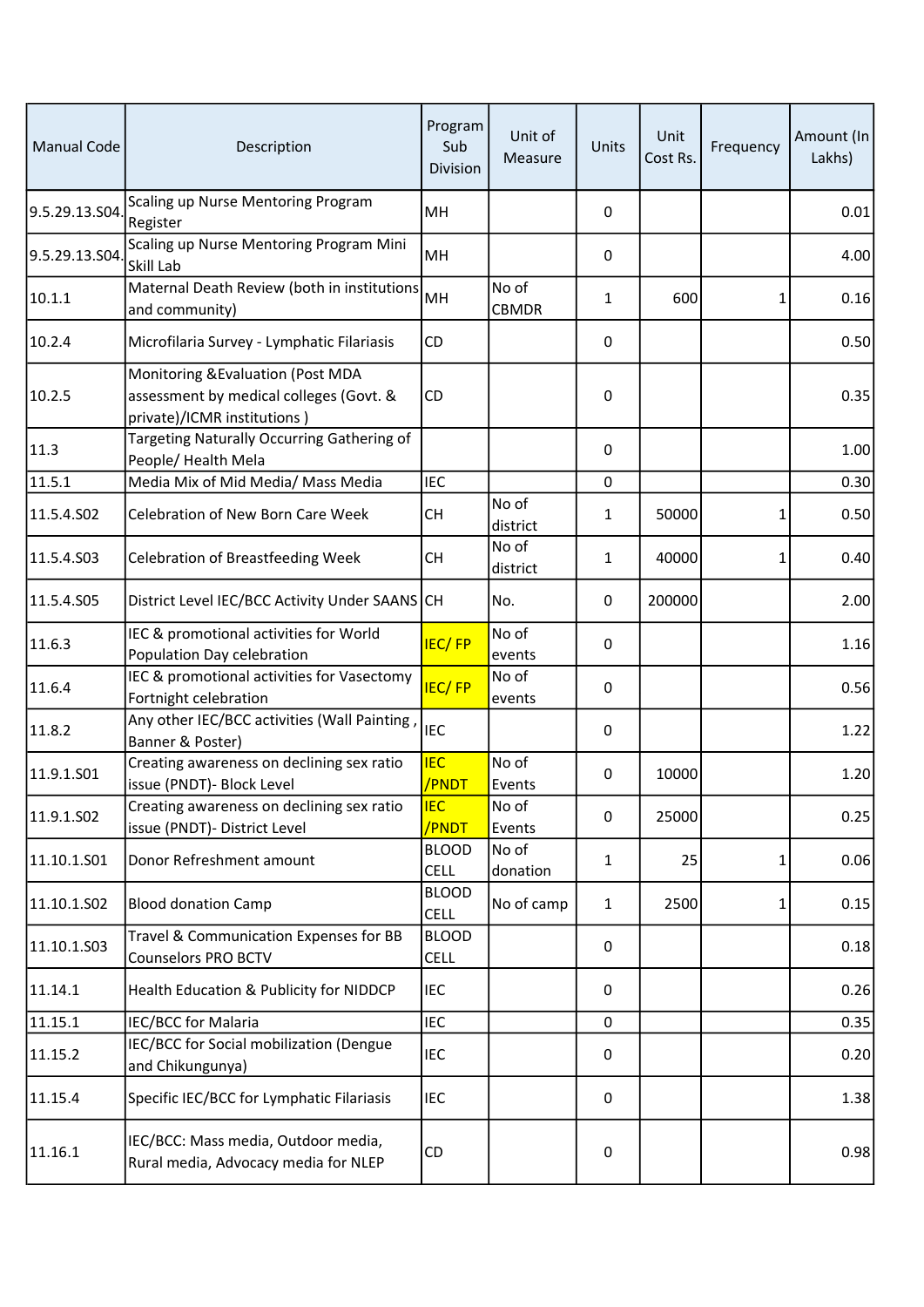| <b>Manual Code</b> | Description                                                                                                                                          | Program<br>Sub<br><b>Division</b> | Unit of<br>Measure | Units        | Unit<br>Cost Rs. | Frequency | Amount (In<br>Lakhs) |
|--------------------|------------------------------------------------------------------------------------------------------------------------------------------------------|-----------------------------------|--------------------|--------------|------------------|-----------|----------------------|
| 11.17.1            | ACSM (State & district)                                                                                                                              | <b>IEC</b>                        |                    | $\mathbf 0$  |                  |           | 2.67                 |
| 11.19.1            | Translation of IEC material and distribution                                                                                                         | <b>IEC</b>                        |                    | 0            |                  |           | 0.50                 |
| 11.20.2            | Celebration of days-ie International Day for<br>older persons                                                                                        | <b>IEC</b>                        |                    | 0            |                  |           | 1.00                 |
| 11.21.1            | <b>IEC/SBCC for NTCP</b>                                                                                                                             | <b>IEC</b>                        |                    | 0            |                  |           | 1.50                 |
| 11.22.2            | IEC/BCC for District NCD Cell                                                                                                                        | <b>IEC</b>                        |                    | 0            |                  |           | 0.50                 |
| 11.24.1            | IEC activities for Health & Wellness centre<br>(H&WC)                                                                                                | <b>IEC</b>                        |                    | 0            |                  |           | 13.00                |
| 11.24.3.4          | State-level IEC Campaigns/Other IEC<br>Campaigns                                                                                                     | <b>IEC</b>                        |                    | 0            |                  |           | 2.40                 |
| 11.24.4.1          | IEC/BCC under NRCP: Rabies Awareness<br>and DO'S and Don'ts in the event of Animal<br><b>Bites</b>                                                   |                                   |                    | 0            |                  |           | 2.01                 |
| 12.1.1             | Printing of MDR formats                                                                                                                              | MH                                |                    | $\Omega$     |                  |           | 0.02                 |
| 12.1.2             | Printing of MCP cards, safe motherhood<br>booklets etc.                                                                                              | MH                                | No of cards        | 1            | 17               | 1         | 4.06                 |
| 12.1.3             | Printing of labor room registers and<br>casesheets/ LaQshya related printing                                                                         | MH                                | No of<br>casesheet | 1            | 10               | 1         | 1.70                 |
| 12.1.5             | Any other (Printing of CAC Format)                                                                                                                   | FP/CAC                            | No of<br>formats   | 0            |                  |           | 0.18                 |
| 12.2.5             | Printing of compliance cards and reporting<br>formats for National Iron Plus Initiative-for<br>6-59 months age group and for 5-10 years<br>age group | CH                                | No of<br>format    | 1            | 1                | 1         | 0.62                 |
| 12.2.6             | Printing of IEC materials and reporting<br>formats etc. for National Deworming Day                                                                   | <b>RKSK</b>                       |                    | 0            |                  |           | 1.38                 |
| 12.2.7             | Printing of IEC Materials and monitoring<br>formats for IDCF                                                                                         | <b>CH</b>                         | No of<br>District  | 1            | 118000           | 1         | 1.18                 |
| 12.2.10            | Printing (SNCU data management)                                                                                                                      | <b>CH</b>                         | No of SNCU         | $\mathbf{1}$ | 100000           | 1         | 1.00                 |
| 12.2.11            | Printing of HBNC referral cards and other<br>formats                                                                                                 | <b>CH</b>                         | No. of<br>format   | 1            | 0.5              | 1         | 0.77                 |
| 12.3.3             | Printing of FP Manuals, Guidelines, etc.                                                                                                             | <b>FP</b>                         | No of<br>formats   | 0            |                  |           | 2.31                 |
| 12.5.4             | Printing of RBSK card and registers                                                                                                                  | <b>RBSK</b>                       | No of<br>children  | 0            |                  |           | 4.38                 |
| 12.5.6             | Any other (Printing of Banner and Sticker<br>under RBSK)                                                                                             | <b>RBSK</b>                       |                    | 0            |                  |           | 0.04                 |
| 12.7.1             | Printing of ASHA diary                                                                                                                               | CP                                |                    | 0            |                  |           | 1.28                 |
| 12.7.2             | Printing of ASHA Modules and formats                                                                                                                 | <b>CP</b>                         |                    | 0            |                  |           | 0.21                 |
| 12.7.3             | Printing of CBAC format                                                                                                                              | <b>CP</b>                         |                    | 0            |                  |           | 11.69                |
| 12.8.1             | Printing of cards for screening of children<br>for hemoglobinopathies                                                                                | <b>BLOOD</b><br><b>CELL</b>       |                    | 0            |                  |           | 0.25                 |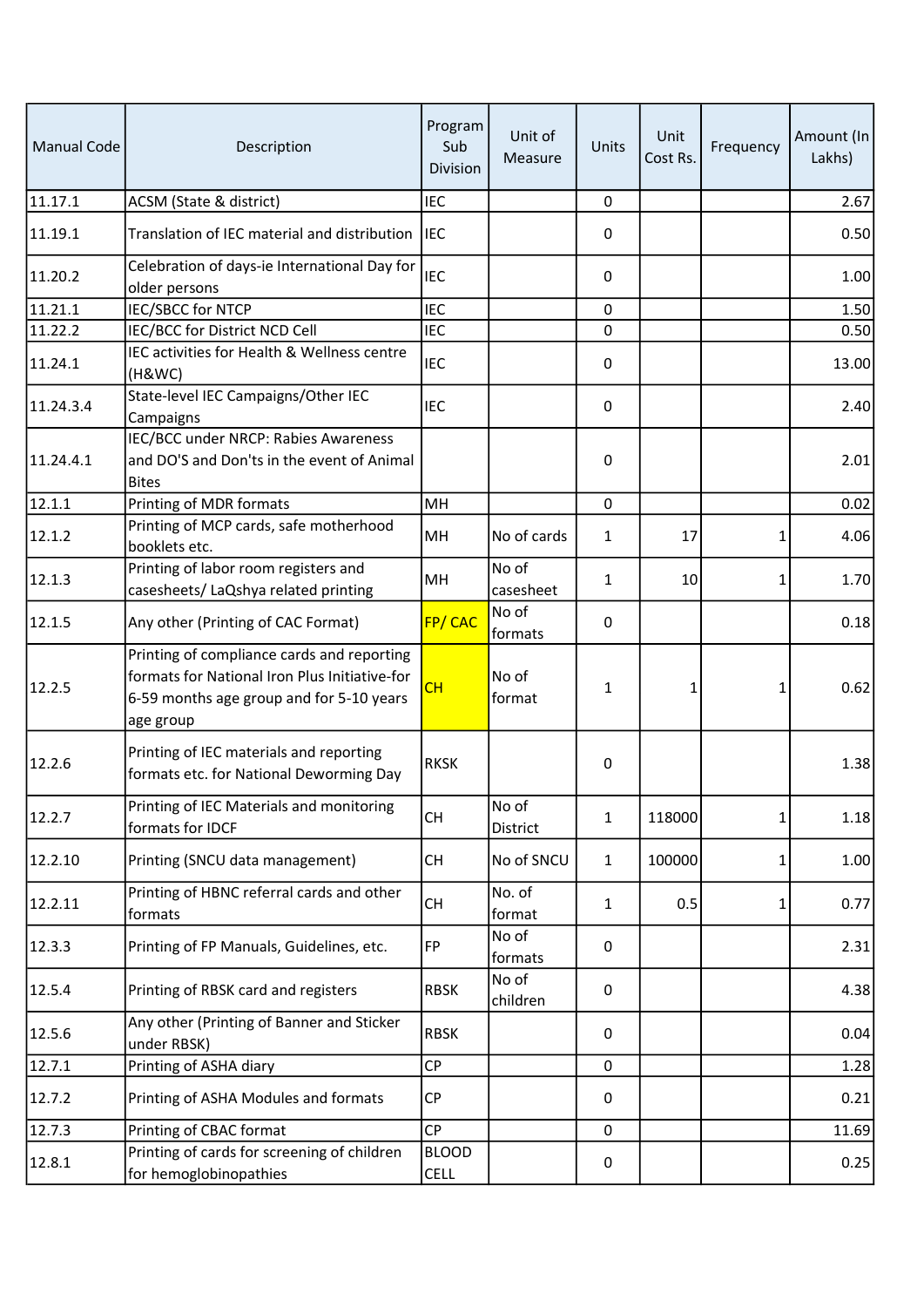| <b>Manual Code</b> | Description                                                                              | Program<br>Sub<br>Division | Unit of<br>Measure         | Units        | Unit<br>Cost Rs. | Frequency | Amount (In<br>Lakhs) |
|--------------------|------------------------------------------------------------------------------------------|----------------------------|----------------------------|--------------|------------------|-----------|----------------------|
| 12.9.1             | Printing of HMIS Formats                                                                 | <b>MIS</b>                 |                            | 0            |                  |           | 0.29                 |
| 12.9.3             | Printing of MCTS follow-up formats/<br>services due list/ work plan                      | <b>MIS</b>                 |                            | 0            |                  |           | 0.25                 |
| 12.10.1            | Printing and dissemination of Immunization<br>cards, tally sheets, monitoring forms etc. | <b>RI</b>                  | No of<br>Benificiary       | 1            | 10               | 1         | 3.03                 |
| 12.13.2            | Printing                                                                                 | CD                         |                            | 0            |                  |           | 0.98                 |
| 12.14.1            | Printing of Challan Books under NTCP                                                     |                            |                            | 0            |                  |           | 0.21                 |
| 12.17.5.502        | Printing of form P,L, S under IDSP progrm                                                |                            |                            | 0            |                  |           | 0.27                 |
| 13.2.1             | Assessments                                                                              | QA                         |                            | 0            |                  |           | 0.10                 |
| 14.1.1.3.503       | District Logistic Manager                                                                | <b>FP</b>                  | No.                        | 0            |                  |           | 4.41                 |
| 14.1.1.4           | Annual increment for all the existing<br>positions                                       |                            |                            | 0            |                  |           | 0.21                 |
| 14.2.3.S02         | Implementation of FP-LMIS District-<br><b>Transportation Cost</b>                        | <b>FP</b>                  | Lumpsump                   | 0            |                  |           | 0.65                 |
| 14.2.3.S06         | Procurement of Desktops and UPS Printers-<br>District                                    | <b>FP</b>                  | No.                        | 0            | 50000            |           | 0.50                 |
| 14.2.5             | Alternative Vaccine Delivery in other areas                                              | <b>RI</b>                  | No of AVD                  | 0            | 90               |           | 9.40                 |
| 14.2.6             | POL for vaccine delivery from State to<br>district and from district to PHC/CHCs         | R <sub>l</sub>             | No of<br>Districts         | 1            | 200000           | 1         | 2.00                 |
| 14.2.7             | Cold chain maintenance                                                                   | R <sub>1</sub>             | No of cold<br>chain points | 0            |                  |           | 0.29                 |
| 14.2.12            | Drug transportation charges                                                              | <b>CD</b>                  |                            | 0            |                  |           | 0.24                 |
| 15.3.2             | Inter-sectoral convergence                                                               | CD                         |                            | 0            |                  |           | 0.05                 |
| 15.5.3             | Private Provider Incentive                                                               | CD                         |                            | 0            |                  |           | 2.27                 |
| 15.6.1             | Reimbursement for cataract operation for<br>NGO and Private Practitioners                | <b>NCD</b>                 |                            | 0            |                  |           | 1.51                 |
| 16.1.1.1.1         | State - Health Action Plan                                                               | PM                         | No of<br>Booklet           | $\mathbf{1}$ | 300              | 1         | 0.06                 |
| 16.1.1.4           | Prepare detailed operational plan for RBSK<br>across districts (including cost of plan)  | <b>RBSK</b>                | No of<br><b>Blocks</b>     | 1            | 500              | 1         | 0.02                 |
| 16.1.1.6           | To develop micro plan at sub-centre level                                                | R <sub>l</sub>             | No                         | $\mathbf{1}$ | 100              | 1         | 0.15                 |
| 16.1.1.7           | For consolidation of micro plans at block<br>level                                       | RI                         | No                         | 1            | 1000             | 1         | 0.07                 |
| 16.1.2.1.6         | Review meetings/ workshops under RKSK                                                    | <b>RKSK</b>                |                            | 0            |                  |           | 0.10                 |
| 16.1.2.1.7         | <b>RBSK Convergence/Monitoring meetings</b>                                              | <b>RBSK</b>                | No of<br>Meetings          | 3            | 500              | 3         | 0.06                 |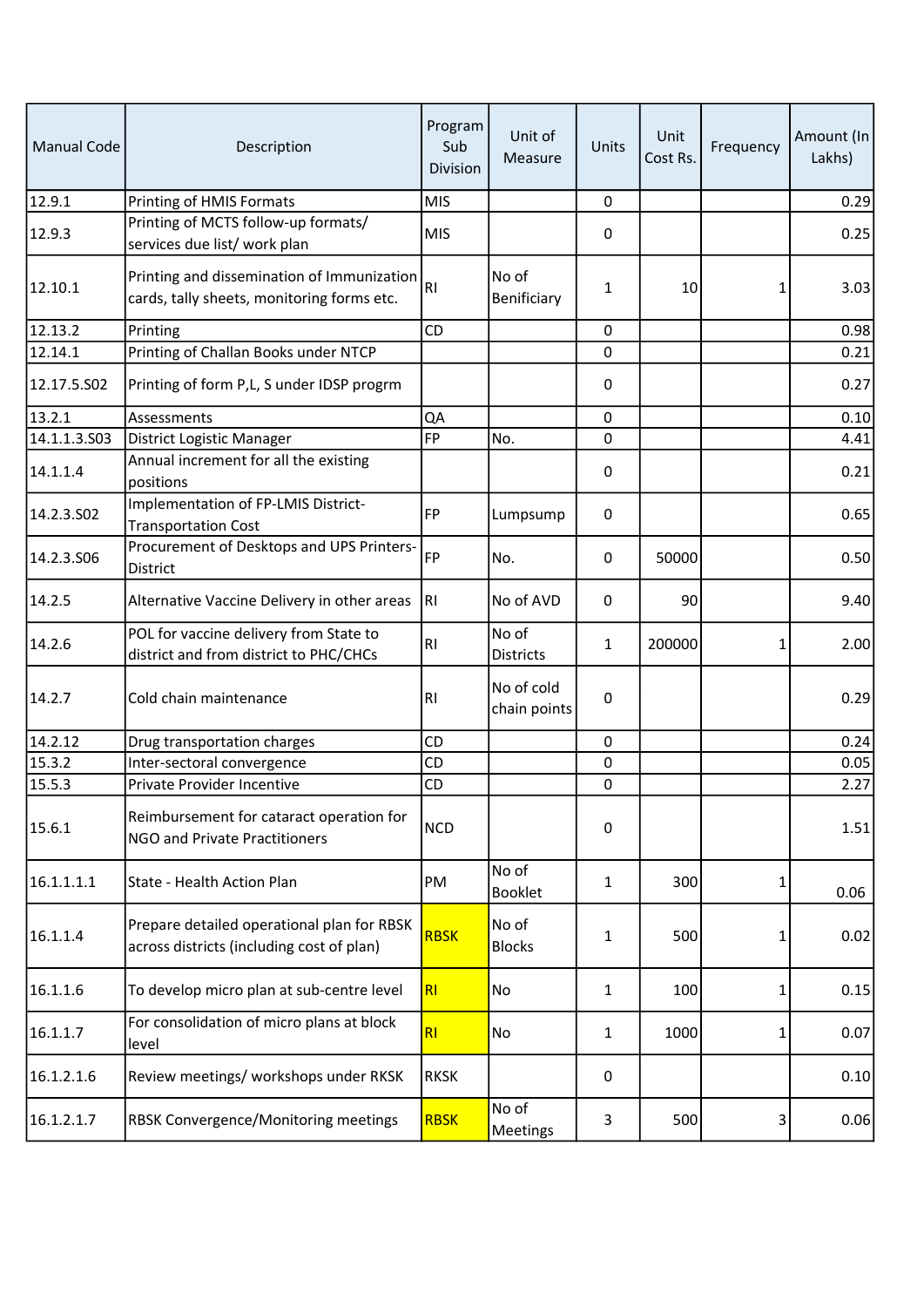| <b>Manual Code</b> | Description                                                                                                                   | Program<br>Sub<br>Division | Unit of<br>Measure    | Units               | Unit<br>Cost Rs. | Frequency | Amount (In<br>Lakhs) |
|--------------------|-------------------------------------------------------------------------------------------------------------------------------|----------------------------|-----------------------|---------------------|------------------|-----------|----------------------|
| 16.1.2.1.14        | Quarterly review meetings exclusive for RI<br>at district level with Block MOs, CDPO, and<br>other stake holders              | <b>RI</b>                  | No of<br>participants | 1                   | 100              | 1         | 0.09                 |
| 16.1.2.1.15        | Quarterly review meetings exclusive for RI<br>at block level                                                                  | RI                         | No of<br>participants | 1                   | 75               | 1         | 0.83                 |
| 16.1.2.1.16        | <b>IDSP Meetings</b>                                                                                                          |                            |                       | $\mathbf 0$         |                  |           | 0.04                 |
| 16.1.2.1.17        | State Task Force, State Technical Advisory<br>Committee meeting, District coordination<br>meeting (Lymphatic Filariasis)      |                            |                       | $\pmb{0}$           |                  |           | 0.30                 |
| 16.1.2.1.22        | Monthly meeting with the hospital staff                                                                                       |                            |                       | 0                   |                  |           | 0.48                 |
|                    | 16.1.2.1.28.SO District Level MDR Review Meeting                                                                              | MH                         | No of<br>meetings     | 1                   | 3000             | 1         | 0.18                 |
| 16.1.2.2.3         | State/ District Quality Assurance Unit<br>(Monitoring & Supervision)                                                          | QA                         | Vehicle               | 0                   |                  |           | 3.60                 |
| 16.1.2.2.5         | Monitoring, Evaluation & Supervision<br>(Malaria)                                                                             |                            |                       | 0                   |                  |           | 2.13                 |
| 16.1.2.2.6         | Monitoring/supervision and Rapid response<br>(Dengue and Chikungunya)                                                         |                            |                       | 0                   |                  |           | 1.98                 |
| 16.1.2.2.8         | Monitoring & Supervision (Lymphatic<br>Filariasis)                                                                            |                            |                       | 0                   |                  |           | 0.30                 |
| 16.1.2.2.12        | District NCD Cell                                                                                                             |                            |                       | 0                   |                  |           | 1.13                 |
| 16.1.2.2.13        | <b>Supervision and Monitoring</b>                                                                                             |                            |                       | 0                   |                  |           | 1.11                 |
| 16.1.2.2.14        | Monitoring Committee on Section 5                                                                                             |                            |                       | $\mathbf 0$         |                  |           | 0.03                 |
| 16.1.2.2.16        | Monitoring and Surveillance (review<br>meetings, Travel) under NRCP                                                           |                            |                       | 0                   |                  |           | 0.50                 |
| 16.1.3.1.1         | Mobility Support for SPMU/State                                                                                               |                            |                       | 0                   |                  |           | 0.54                 |
| 16.1.3.1.9         | Mobility support for Rapid Response Team                                                                                      |                            |                       | 0                   |                  |           | 0.24                 |
| 16.1.3.1.13        | <b>Vehicle Operation (POL)</b>                                                                                                |                            |                       | $\mathbf 0$         |                  |           | 1.24                 |
| 16.1.3.1.14        | Vehicle hiring                                                                                                                |                            |                       | $\mathbf 0$         |                  |           | 2.76                 |
| 16.1.3.1.15        | <b>Tobacco Cessation Centre (TCC): Mobility</b><br>support                                                                    |                            |                       | 0                   |                  |           | 0.60                 |
| 16.1.3.3.1         | PM activities for World Population Day'<br>celebration (Only mobility cost): funds<br>earmarked for district level activities | <b>FP</b>                  | No of<br>events       | 0                   | 20000            |           | 0.20                 |
| 16.1.3.3.2         | PM activities for Vasectomy Fortnight<br>celebration (Only mobility cost): funds<br>earmarked for district level activities   | <b>FP</b>                  | No of<br>events       | 0                   | 5000             |           | 0.05                 |
| 16.1.3.3.3         | Mobility Support for DPMU/District                                                                                            |                            |                       | $\mathsf{O}\xspace$ |                  |           | 7.92                 |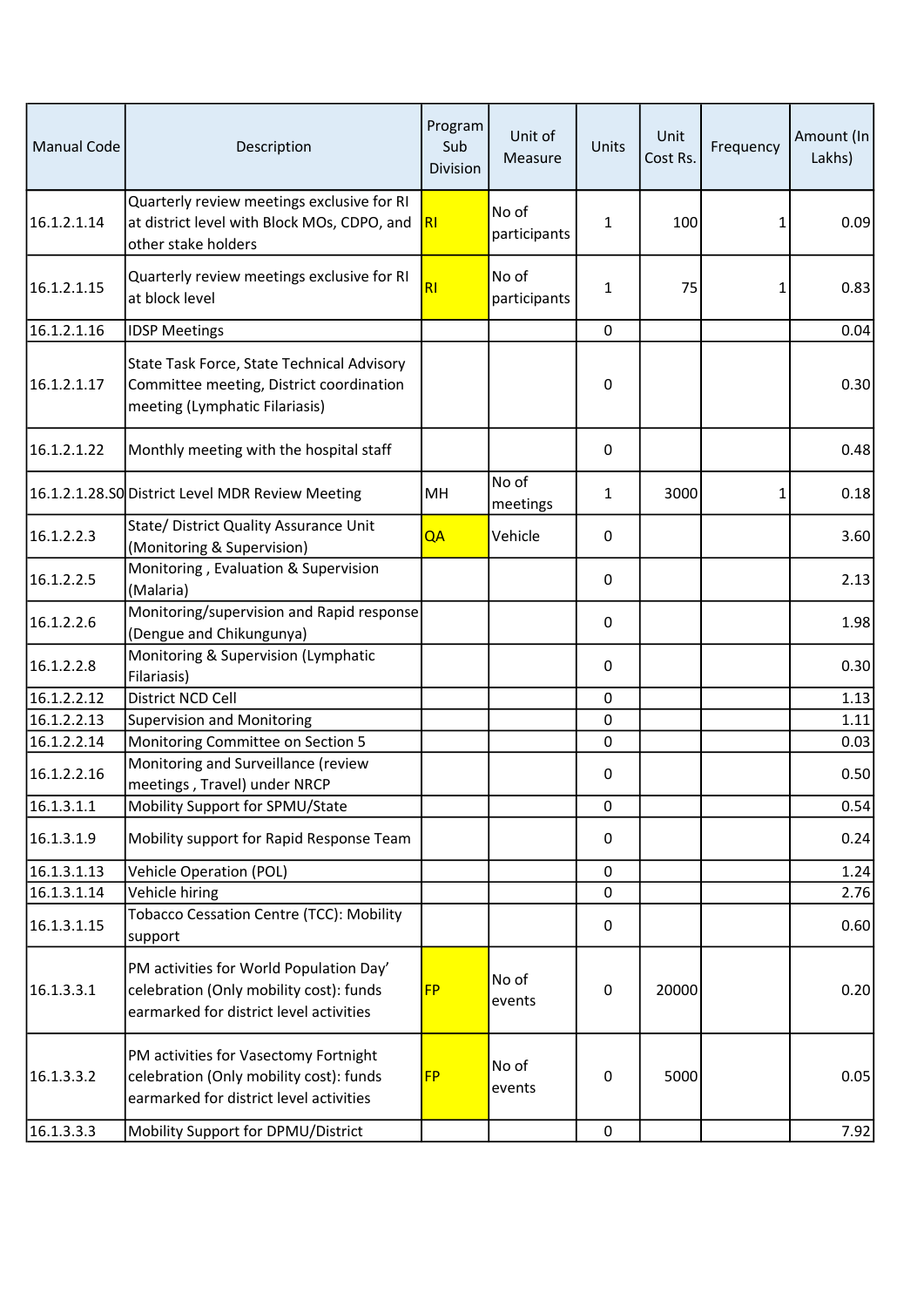| <b>Manual Code</b> | Description                                                                                                                                        | Program<br>Sub<br>Division | Unit of<br>Measure | Units       | Unit<br>Cost Rs. | Frequency | Amount (In<br>Lakhs) |
|--------------------|----------------------------------------------------------------------------------------------------------------------------------------------------|----------------------------|--------------------|-------------|------------------|-----------|----------------------|
| 16.1.3.3.5         | Mobility Costs for ASHA Resource<br>Centre/ASHA Mentoring Group (Kindly<br>Specify)                                                                |                            |                    | 0           |                  |           | 0.10                 |
| 16.1.3.3.7         | Mobility Support for supervision for district<br>level officers.                                                                                   | R <sub>l</sub>             | No                 | $\mathbf 0$ |                  |           | 1.91                 |
| 16.1.3.3.8         | MOBILITY: Travel Cost, POL, etc. during<br>outbreak investigations and field visits for<br>monitoring programme activities at DSU on<br>need basis |                            |                    | 0           |                  |           | 3.00                 |
| 16.1.3.3.10        | Travel expenses - Contractual Staff at<br>District level                                                                                           |                            |                    | $\mathbf 0$ |                  |           | 0.60                 |
| 16.1.3.3.11        | Mobility Support: District Cell                                                                                                                    |                            |                    | 0           |                  |           | 1.33                 |
| 16.1.3.3.13        | Miscellaneous/ Travel                                                                                                                              |                            |                    | 0           |                  |           | 3.60                 |
| 16.1.3.3.14        | <b>Enforcement Squads</b>                                                                                                                          |                            |                    | $\mathbf 0$ |                  |           | 0.10                 |
| 16.1.3.3.15        | District Tobacco Control Cell (DTCC):<br><b>Mobility Support</b>                                                                                   |                            |                    | 0           |                  |           | 1.56                 |
| 16.1.3.3.16        | District NCD Cell (TA, DA, POL)                                                                                                                    |                            |                    | $\mathbf 0$ |                  |           | 0.66                 |
|                    | 16.1.3.3.17.SO Mission Parivar Vikas Campaign                                                                                                      | <b>FP</b>                  | No of<br>campaign  | 0           | 1000             |           | 0.28                 |
| 16.1.3.4.1         | PM activities for World Population Day'<br>celebration (Only mobility cost): funds<br>earmarked for block level activities                         | <b>FP</b>                  | No of<br>events    | 0           | 1000             |           | 0.04                 |
| 16.1.3.4.2         | PM activities for Vasectomy Fortnight<br>celebration (Only mobility cost): funds<br>earmarked for block level activities                           | <b>FP</b>                  | No of<br>events    | 0           | 1000             |           | 0.04                 |
| 16.1.3.4.3.501     | Mobility for Supportive Supervision At<br><b>Block Level-M&amp;E</b>                                                                               | ME                         |                    | 0           |                  |           | 15.84                |
| 16.1.3.4.3.502     | Mobility Support & Commnication cost for<br><b>BCPM</b>                                                                                            | <b>CP</b>                  |                    | 0           |                  |           | 2.45                 |
|                    | 16.1.3.4.5.S01 Communication Cost for HWC Staff                                                                                                    | <b>CP</b>                  |                    | $\Omega$    |                  |           | 1.86                 |
|                    | 16.1.3.5.1.S01 TA/DA of HWC Staff                                                                                                                  | CP                         |                    | 0           |                  |           | 1.86                 |
| 16.1.3.5.1.S02     | Travel expenses for regular staff under<br><b>NLEP</b>                                                                                             | CD                         |                    | 0           |                  |           | 0.40                 |
| 16.1.4.1.1         | JSY Administrative Expenses                                                                                                                        | <b>MH</b>                  |                    | 0           |                  |           | 8.62                 |
|                    | Office expenses on telephone, fax,                                                                                                                 |                            |                    |             |                  |           |                      |
| 16.1.4.1.5         | Broadband Expenses & Other<br>Miscellaneous Expenditures                                                                                           |                            |                    | 0           |                  |           | 0.60                 |
| 16.1.4.1.10        | <b>Office Operation (Miscellaneous)</b>                                                                                                            |                            |                    | 0           |                  |           | 1.11                 |
| 16.1.4.1.11        | Tobacco Cessation Centre (TCC): Office<br>Expenses                                                                                                 |                            |                    | 0           |                  |           | 0.50                 |
| 16.1.4.2.1         | District Quality Assurance Unit (Operational<br>cost)                                                                                              | QA                         |                    | 0           |                  |           | 4.92                 |
| 16.1.4.2.3         | contingency support                                                                                                                                |                            |                    | $\mathbf 0$ |                  |           | 0.68                 |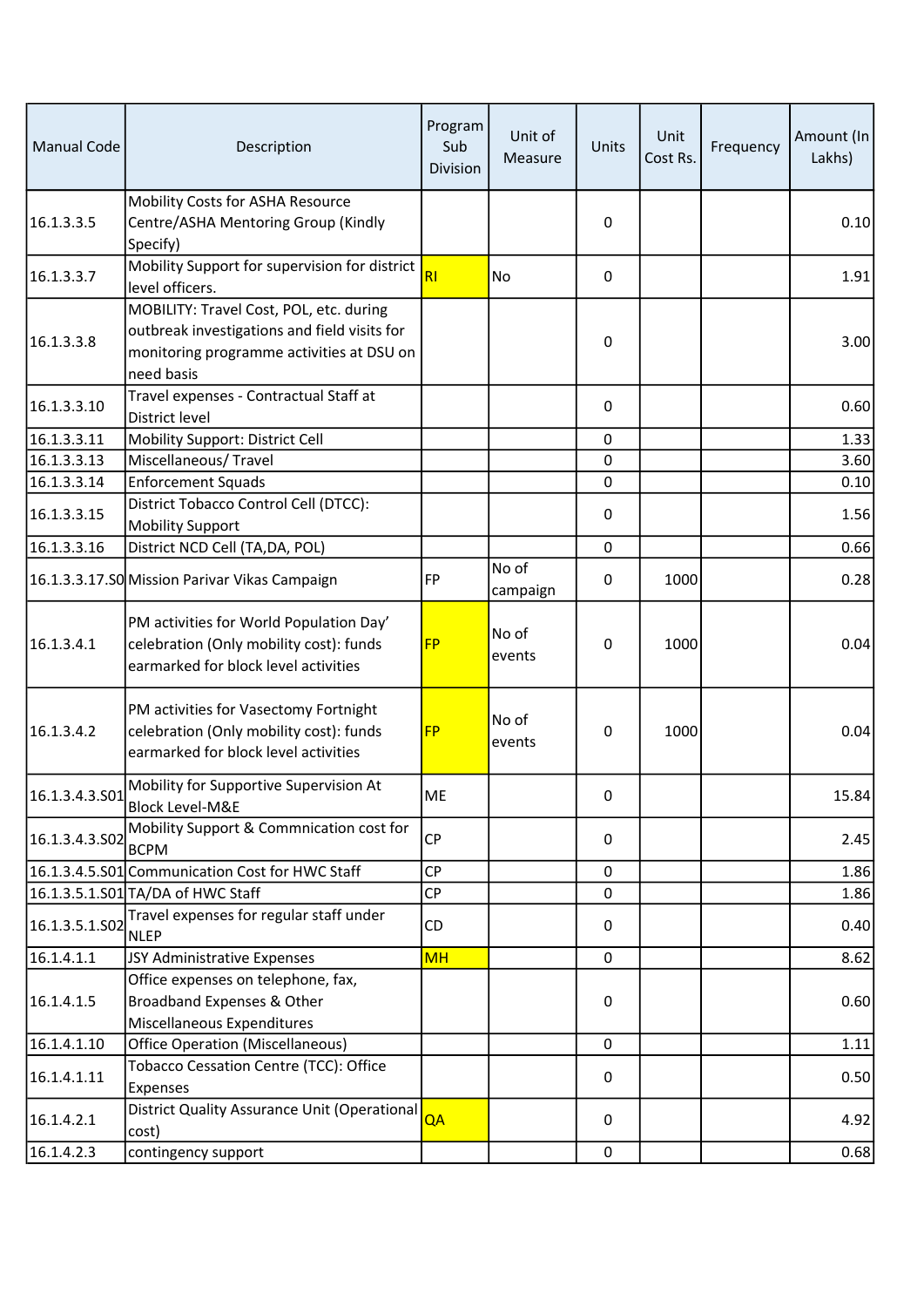| <b>Manual Code</b> | Description                                                                                                       | Program<br>Sub<br>Division | Unit of<br>Measure    | Units        | Unit<br>Cost Rs. | Frequency | Amount (In<br>Lakhs) |
|--------------------|-------------------------------------------------------------------------------------------------------------------|----------------------------|-----------------------|--------------|------------------|-----------|----------------------|
| 16.1.4.2.4         | Office operation & Maintenance - District<br>Cell                                                                 |                            |                       | 0            |                  |           | 0.42                 |
| 16.1.4.2.5         | District Cell - Consumables                                                                                       |                            |                       | 0            |                  |           | 0.42                 |
| 16.1.4.2.6         | Operational expenses of the district centre<br>: rent, telephone expenses, website etc.                           |                            |                       | 0            |                  |           | 0.10                 |
| 16.1.4.2.8         | District Tobacco Control Cell (DTCC):<br>Misc./Office Expenses                                                    |                            |                       | 0            |                  |           | 4.00                 |
| 16.1.4.2.9         | District NCD Cell (Contingency)                                                                                   |                            |                       | 0            |                  |           | 1.00                 |
| 16.1.4.3.1         | SNCU Data management (excluding HR)                                                                               | <b>CH</b>                  | No of SNCU            | $\mathbf{1}$ | 60000            | 1         | 0.60                 |
| 16.1.5.2.1         | Minor repairs and AMC of IT/office<br>equipment supplied under IDSP                                               |                            |                       | 0            |                  |           | 0.05                 |
| 16.1.5.3.1         | PM activities under Micronutrient<br>Supplementation Programme                                                    |                            |                       | 0            |                  |           | 0.60                 |
| 16.1.5.3.3         | Concurrent Audit system                                                                                           |                            |                       | $\mathbf 0$  |                  |           | 0.78                 |
| 16.1.5.3.11        | <b>District level Coordination Committee</b>                                                                      |                            |                       | 0            |                  |           | 0.02                 |
|                    | DPMU Operational Cost (inclusive of Rs.<br>16.1.5.3.16.S0 10000/ district / month for RBSK DEIC<br>Manager TA DA) |                            |                       | 0            |                  |           | 13.11                |
|                    | 16.1.5.3.16.SO BPMU Oprational Cost                                                                               |                            |                       | 0            |                  |           | 7.94                 |
|                    | 16.1.5.3.16.SO Oprational Cost for RBSK                                                                           | <b>RBSK</b>                | No of DEIC<br>Manager | 1            | 10000            | 1         | 0.10                 |
|                    | 16.1.5.3.16.S1 Operational cost of RBSK-MHT                                                                       | <b>RBSK</b>                | No of teams           | 1            | 1500             | 1         | 0.12                 |
| 16.1.5.3.16.S1     | Office & Administrative Expence for State &<br><b>District Rabies Program</b>                                     |                            |                       | 0            |                  |           | 0.08                 |
| 16.1.5.3.16.S1     | Office operational cost & other office<br>expences unedr NPCB                                                     | <b>NCD</b>                 |                       | 0            |                  |           | 0.93                 |
|                    | Pol & Opex of DG set of Vaccine Storage at<br>16.1.5.3.16.S2 District level & other Cold Chain Point<br>under RI  | R <sub>l</sub>             |                       | 0            |                  |           | 0.70                 |
| 16.2.1.SO2         | Data Entry Operator                                                                                               | FP/<br>PNDT                | No.                   | 0            |                  |           | 2.27                 |
| 16.3.2.S01         | Mobility Support for HMIS & MCTS Block<br>Level                                                                   | <b>MIS</b>                 |                       | 0            |                  |           | 0.14                 |
| 16.3.3.501         | Operational cost for HMIS & MCTS-AMC                                                                              | <b>MIS</b>                 |                       | 0            |                  |           | 0.48                 |
| 16.3.3.SO2         | Operational cost for HMIS & MCTS-Internet MIS                                                                     |                            |                       | 0            |                  |           | 0.84                 |
| 16.3.3.503         | Operational cost for HMIS & MCTS-Office<br>Expenditure                                                            | <b>MIS</b>                 |                       | 0            |                  |           | 1.08                 |
| 16.3.3.504         | Operational cost for HMIS & MCTS-<br>Recurring Charges for ANMOL Tablet                                           | <b>MIS</b>                 |                       | 0            |                  |           | 5.87                 |
| 16.4.1.1.S09       | Chowkidar Cum Peon-Div PMU                                                                                        | PM                         |                       | $\pmb{0}$    |                  |           |                      |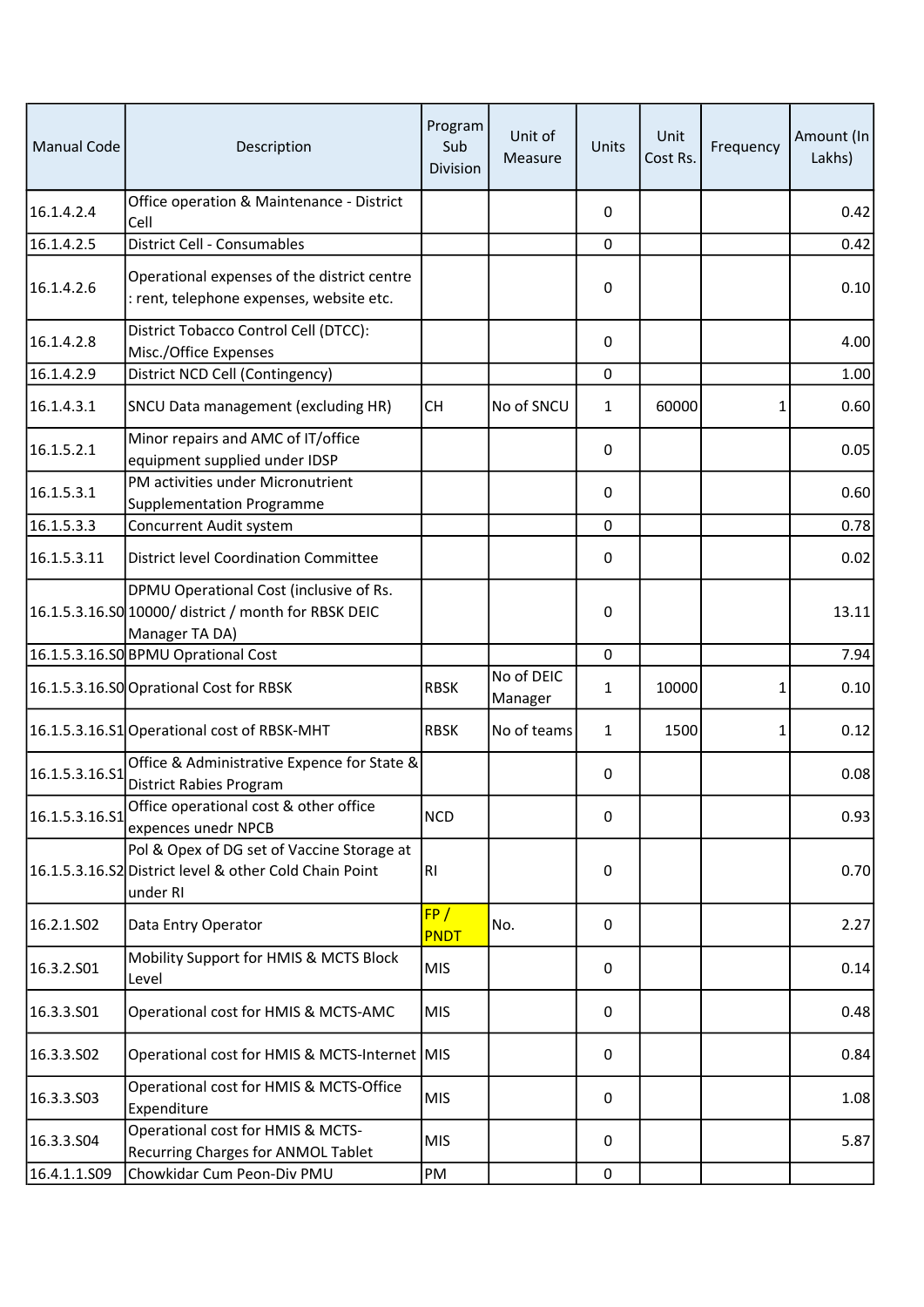| <b>Manual Code</b>           | Description                                              | Program<br>Sub<br>Division | Unit of<br>Measure      | Units        | Unit<br>Cost Rs. | Frequency | Amount (In<br>Lakhs) |
|------------------------------|----------------------------------------------------------|----------------------------|-------------------------|--------------|------------------|-----------|----------------------|
|                              | 16.4.2.1.1.S01 District Programme Manager                | PM                         |                         | $\pmb{0}$    |                  |           | 6.39                 |
|                              | 16.4.2.1.1.S02 District Community Process Manager        | PM                         |                         | 0            |                  |           | 2.40                 |
|                              | 16.4.2.1.1.S04 District Accounts Manager                 | PM                         |                         | 0            |                  |           | 5.36                 |
|                              | 16.4.2.1.1.S05 District Data Cum Account Assistant       | PM                         |                         | $\mathbf{1}$ |                  |           | 3.61                 |
| 16.4.2.1.1.S06 DEIC manager  |                                                          | <b>RBSK</b>                |                         | 0            |                  |           | 5.27                 |
| 16.4.2.1.1.S09 Support Staff |                                                          | PM                         |                         | $\mathbf{1}$ |                  |           | 1.76                 |
|                              | 16.4.2.1.2.S02 District Consultant(MH)                   | MH                         |                         | 0            |                  |           | 4.94                 |
|                              | 16.4.2.1.2.S04 District Hospital Quality Manager         | QA                         |                         | 0            |                  |           | 9.26                 |
|                              | 16.4.2.1.2.S05 District Consultant Quality Assurance     | QA                         |                         | 0            |                  |           | 5.04                 |
|                              | 16.4.2.1.7.S01 Accountant District Hospital              | <b>FD</b>                  |                         | 0            |                  |           | 4.93                 |
|                              | 16.4.2.1.8.S01 Programme cum Admin. Asst.                | QA                         |                         | 0            |                  |           | 2.16                 |
|                              | 16.4.2.2.2.S01 District Epidemiologist-CD-IDSP           | CD                         |                         | 0            |                  |           | 8.75                 |
|                              | 16.4.2.2.2.S02 District Leprosy Consultant-CD-NLEP       | <b>CD</b>                  |                         | 0            |                  |           | 6.08                 |
|                              | 16.4.2.2.2.S05 District VBD Consultant                   | <b>CD</b>                  |                         | 0            |                  |           | 5.12                 |
|                              | 16.4.2.2.4.S01Sr PMDT-TB HIV Coodinators                 | CD                         |                         | 0            |                  |           | 4.47                 |
|                              | 16.4.2.2.4.S02 PPM Coordinator                           | CD                         |                         | 0            |                  |           | 4.28                 |
|                              | 16.4.2.2.4.S03 District Programme Coordinator            | <b>CD</b>                  |                         | 0            |                  |           | 5.08                 |
|                              | 16.4.2.2.5.S01 District Data Manager-CD-IDSP             | CD                         |                         | 0            |                  |           | 3.74                 |
|                              | 16.4.2.2.6.S01 Senior Treatment Supervisor (STS)         | CD                         |                         | 0            |                  |           | 22.59                |
|                              | 16.4.2.2.6.S03 Senior TB Lab Supervisor (STLS)           | <b>CD</b>                  |                         | 0            |                  |           | 14.23                |
|                              | 16.4.2.2.7.S01 Accountant- Full time                     | CD                         |                         | 0            |                  |           | 4.00                 |
|                              | 16.4.3.1.1.S01 Block Programme Manager                   | PM                         |                         | 0            |                  |           | 15.39                |
|                              | 16.4.3.1.1.S02 Block Account Manager                     |                            |                         | 0            |                  |           | 12.72                |
|                              | 16.4.3.1.1.S03 Block Community Process Manager           |                            |                         | 0            |                  |           | 10.35                |
|                              | 16.4.3.1.9.S03 Data Entry Operator-HR                    |                            |                         | 0            |                  |           | 4.94                 |
|                              | 16.4.3.1.9.S04 Data Entry Operator-MCTS OPR 820 MIS      | <b>MIS</b>                 |                         | 0            |                  |           | 9.84                 |
|                              | 16.4.3.1.9.S05 Data Entry Operator-MIS Outsource         | <b>MIS</b>                 |                         | 0            |                  |           | 0.30                 |
|                              | 16.4.3.1.9.S07 Data Entry Operator-RI                    | <b>RI</b>                  |                         | 0            |                  |           | 2.26                 |
|                              | 16.4.3.1.9.S08 Data Entry Operator-RNTCP                 | PM                         |                         | 0            |                  |           | 2.95                 |
|                              | 16.4.3.1.9.S11 Data Entry Operator-CD-IDSP               | CD                         |                         | 0            |                  |           | 2.45                 |
|                              | 16.4.3.1.9.S13 Data Entry Operator-NBCP-District         | <b>NCD</b>                 |                         | 0            |                  |           | 1.45                 |
|                              | E-rakt kosh- refer to strengthening of blood             | BLOOD                      | No of                   |              |                  |           |                      |
| 17.4                         | services guidelines                                      | <b>CELL</b>                | Facility                | 12           | 1000             | 12        | 0.12                 |
| 17.8.S05                     | Internet Cost to ASHA & AF at HWC                        |                            |                         | 0            |                  |           | 2.50                 |
| 18.17                        | Counseling training for Service Provider                 | <b>FP</b>                  | No of<br><b>Batches</b> | 0            | 49540            |           | 0.50                 |
| 18.23                        | <b>NBSU &amp; NBCC Register</b>                          | <b>CH</b>                  | No of<br>register       | $\mathbf{1}$ | 350              | 1         | 0.03                 |
| 18.29                        | <b>Uniform Case Sheet of Pediatrics</b>                  | CH                         | No of<br>format         | $\mathbf{1}$ | 14               | 1         | 0.36                 |
| U.1.3.1                      | <b>Operational Expenses of UPHCs (excluding</b><br>rent) | <b>NUHM</b>                | No.'s                   | 12           | 8000             | 12        | 1.92                 |
| U.2.2.1                      | Mobility support for ANM/LHV                             | <b>NUHM</b>                | No.'s                   | 12           | 500              | 12        | 0.54                 |
| U.2.3.1                      | <b>UHNDs</b>                                             | <b>NUHM</b>                | No.'s                   | 12           | 1000             | 12        | 1.08                 |